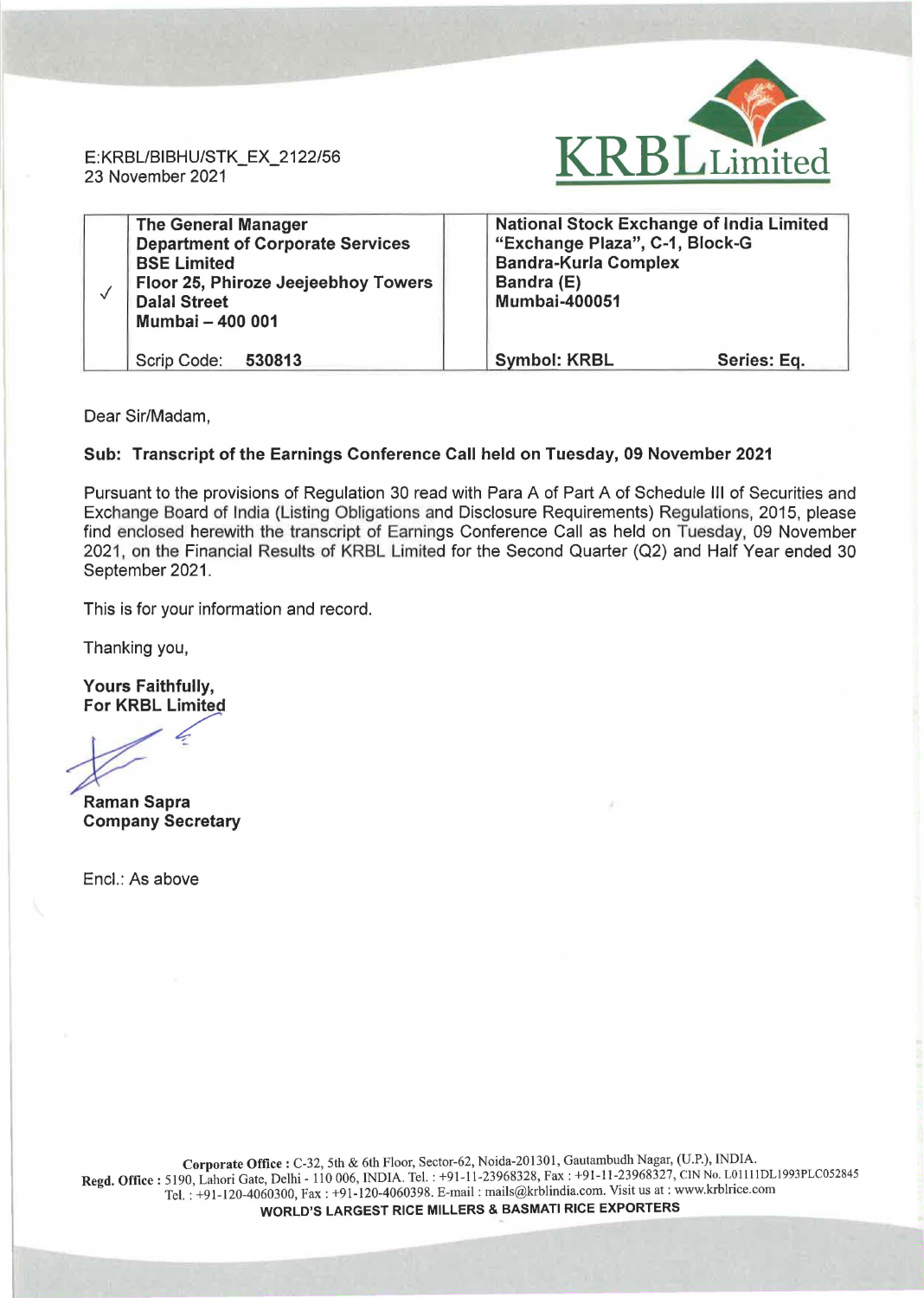E:KRBL/BIBHU/STK\_EX\_2122/56 23 November 2021



| <b>The General Manager</b><br><b>Department of Corporate Services</b><br><b>BSE Limited</b><br>Floor 25, Phiroze Jeejeebhoy Towers<br><b>Dalal Street</b><br>Mumbai - 400 001 | <b>National Stock Exchange of India Limited</b><br>"Exchange Plaza", C-1, Block-G<br><b>Bandra-Kurla Complex</b><br>Bandra (E)<br><b>Mumbai-400051</b> |             |
|-------------------------------------------------------------------------------------------------------------------------------------------------------------------------------|--------------------------------------------------------------------------------------------------------------------------------------------------------|-------------|
| Scrip Code: 530813                                                                                                                                                            | <b>Symbol: KRBL</b>                                                                                                                                    | Series: Eq. |

Dear Sir/Madam,

## Sub: Transcript of the Earnings Conference Call held on Tuesday, 09 November 2021

Pursuant to the provisions of Regulation 30 read with Para A of Part A of Schedule Ill of Securities and Exchange Board of India (Listing Obligations and Disclosure Requirements) Regulations, 2015, please find enclosed herewith the transcript of Earnings Conference Call as held on Tuesday, 09 November 2021, on the Financial Results of KRBL Limited for the Second Quarter (Q2) and Half Year ended 30 September 2021.

This is for your information and record.

Thanking you,

Yours Faithfully, For KRBL Limited

**c:**<br>Paman Sanra

Raman Sapra Company Secretary

Encl.: As above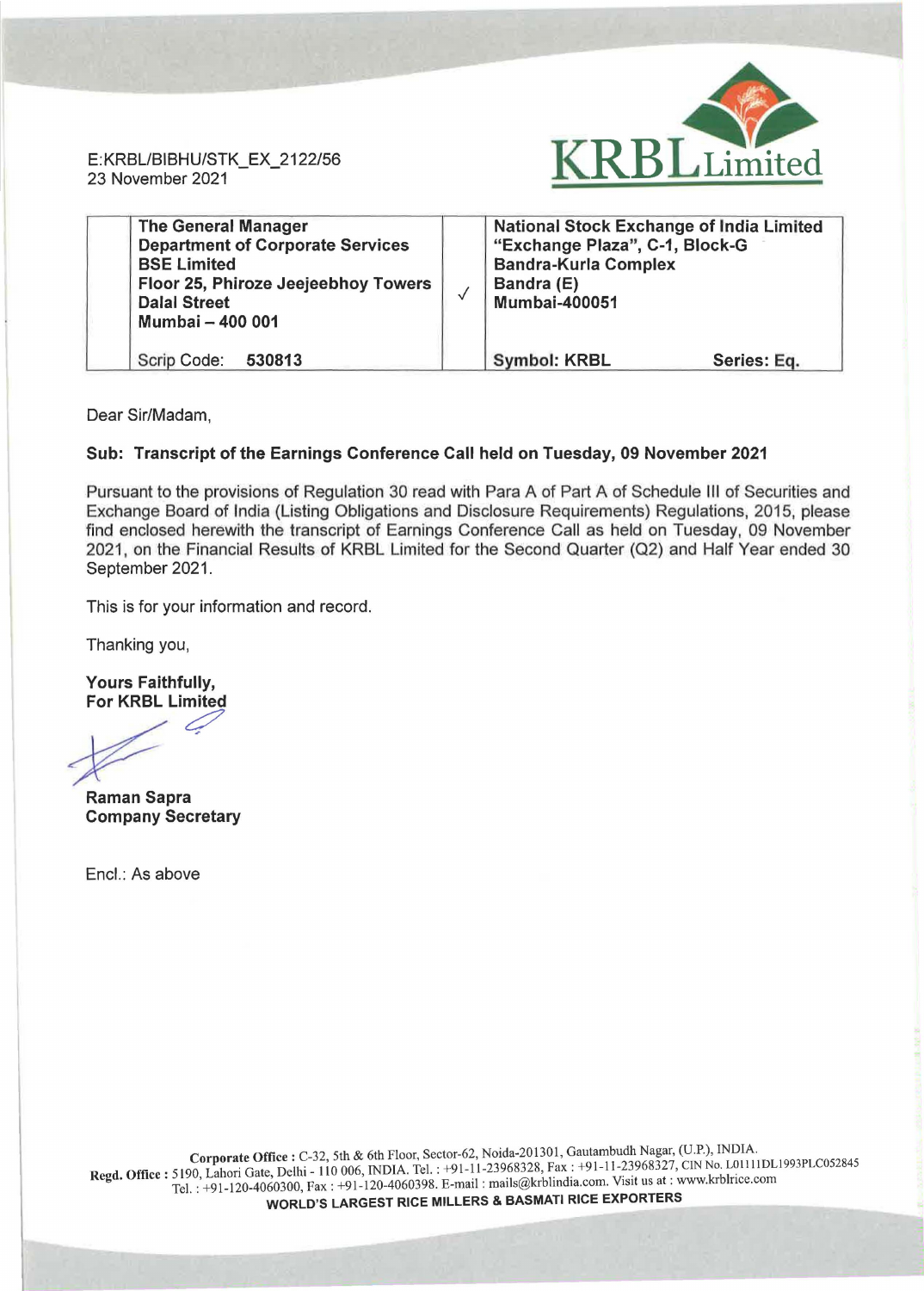

# **KRBL Limited**

# Q2 & H1 FY22 Earnings Conference Call Transcript November 09, 2021

**Moderator** Ladies and gentlemen, good day and welcome to the Q2 & H1 FY22 Earnings Conference Call of KRBL Limited.

> As a reminder, all participant lines will be in the listen-only mode, and there will be an opportunity for you to ask questions after the presentation concludes. Should you need assistance during the conference call, please signal an operator by pressing '\*' then '0' on your touchtone phone. Please note that this conference is being recorded.

> I now hand the conference over to Mr. Siddharth Rangnekar from CDR India. Thank you. And over to you, sir.

### **Siddharth Rangnekar** Thank you. Welcome to KRBL Limited's Q2 & H1 FY22 Earnings Conference Call for analysts and investors.

I am pleased to introduce to you senior members of the management team on today's call. We will have Mr. Anil Kumar Mittal – Chairman and Managing Director; Mr. Anoop Kumar Gupta – Joint Managing Director; Mr. Ayush Gupta – Head, Domestic Division and Mr. Ashish Jain – Chief Financial Officer, joining us.

We propose to commence with updates from Mr. Anil Kumar Mittal, Chairman, with views on the industry, business and broad strategy. He would be followed by Mr. Ayush Gupta who would take us through perspectives on the domestic business. Thereafter, we shall have the financial review presented by Mr. Ashish Jain. After the opening remarks from the management, the forum would be open for an interactive question-and-answer session.

A cautionary note, certain statements made on today's call could be forwardlooking in nature, and actual results could vary from these statements. A detailed statement in this regard is available in KRBL's Investor Presentation, which is available on the Company's website.

I would now like to invite our Chairman, Mr. Anil Mittal, to share his views. Thank you. And over to you, sir.

**Anil Kumar Mittal** Good evening to everybody. Let me first give my best wishes to all for this Diwali festival season. May you all be blessed with the bounty of prosperity and happiness in the coming times.

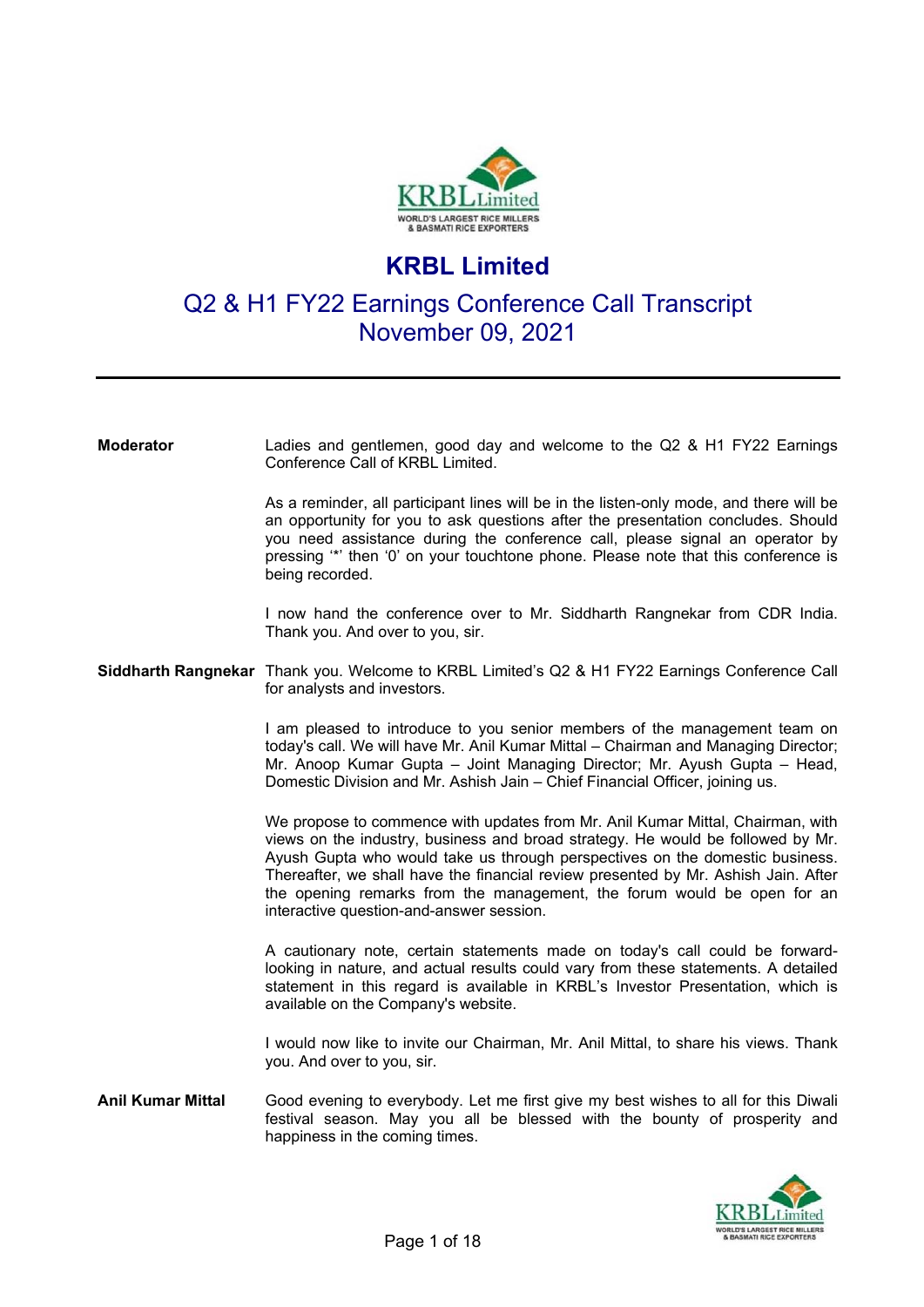Coming to the business, we all know, with the efforts of the Government by vaccinating more than 100 crore people, within the timeframe, we have more or less controlled the COVID pandemic to some extent. However, it all depends on how much our people remain disciplined and follow the norms stipulated by the doctors and the Government.

It is a great relief to note that globally agro commodities have started picking up pace, leaving few countries like Europe and U.S. However, we had to face some hard times, especially on the logistic front, particularly in shipping. The availability of containers became a challenging factor, including the escalation of freight rates which have gone up by five times. The container freight rates for USA which used to be \$2,000, have shot up to \$12,000. For Canada, the rates have gone up to \$14,000 per container. Similarly for Europe, the container freight rates have gone up from \$900 to \$7,000. And for Middle East, the rates have gone up from USD \$600 to \$700 to \$2,000 to \$2,500 per container.

Same way freight rates have gone up to every other destination which has slowed down the demand to some extent. As a result, there is a 15% decline in the 2<sup>nd</sup> Quarter in the export of basmati rice from the country. But the challenge is not just the freight rates, also the availability of containers have become a major obstacle. The containers are not available for many destinations for the last two months. We at KRBL have to wait for about a month to get container for destinations such as USA, Canada, including Australia and South Africa.

Anyhow, I remain thankful to my shipping department, who have been working day and night and have been following up with the shipping company so that we are able to manage the situation to a great extent. However, the importers are really feeling the heat because the freight amount for USA is as much as 50% of the cost of the product. You must have heard that the shipping lines have made astronomical profit to the tune of USD \$200 billion this year. But we feel that things will not remain the same, and I think that there will be a correction in the freight rates in next six months.

The turnover of the Company is almost the same as compared to the last quarter and year-over-year basis. But the export sales have come down by 44% over last quarter and 57% over year-on-year basis.

During this quarter, we had an incident where there was a breakdown in one of our vessels which was carrying around 28,000 tonnes of basmati rice worth Rs. 140 crore. The cargo reached the destination only by end of October, and the payment for the same are being received now.

Besides, we are unable to locate a new distributor for Saudi Arabia, which used to be our premium market. We are not able to visit Saudi Arabia due to travel restriction, which I hope would be relaxed by the end of this month or by early December. I am sure that our  $4<sup>th</sup>$  Quarter will show a remarkable progress as far as Saudi Arabia is concerned. Otherwise, export to other destination are going fine, except Iran.

We were quite confident when Joe Biden assumed the Presidency of USA, that the relation with Iran would improve, and there would be relaxation in the U.S. sanctions. Unfortunately, there are no signs of any mutual agreement between two countries. Iran is a market for 1.4 million tonnes of Indian basmati rice, which has definitely got hit due to U.S. sanctions. However, some quantities are still going to Iran via third countries such as Dubai and Iraq.

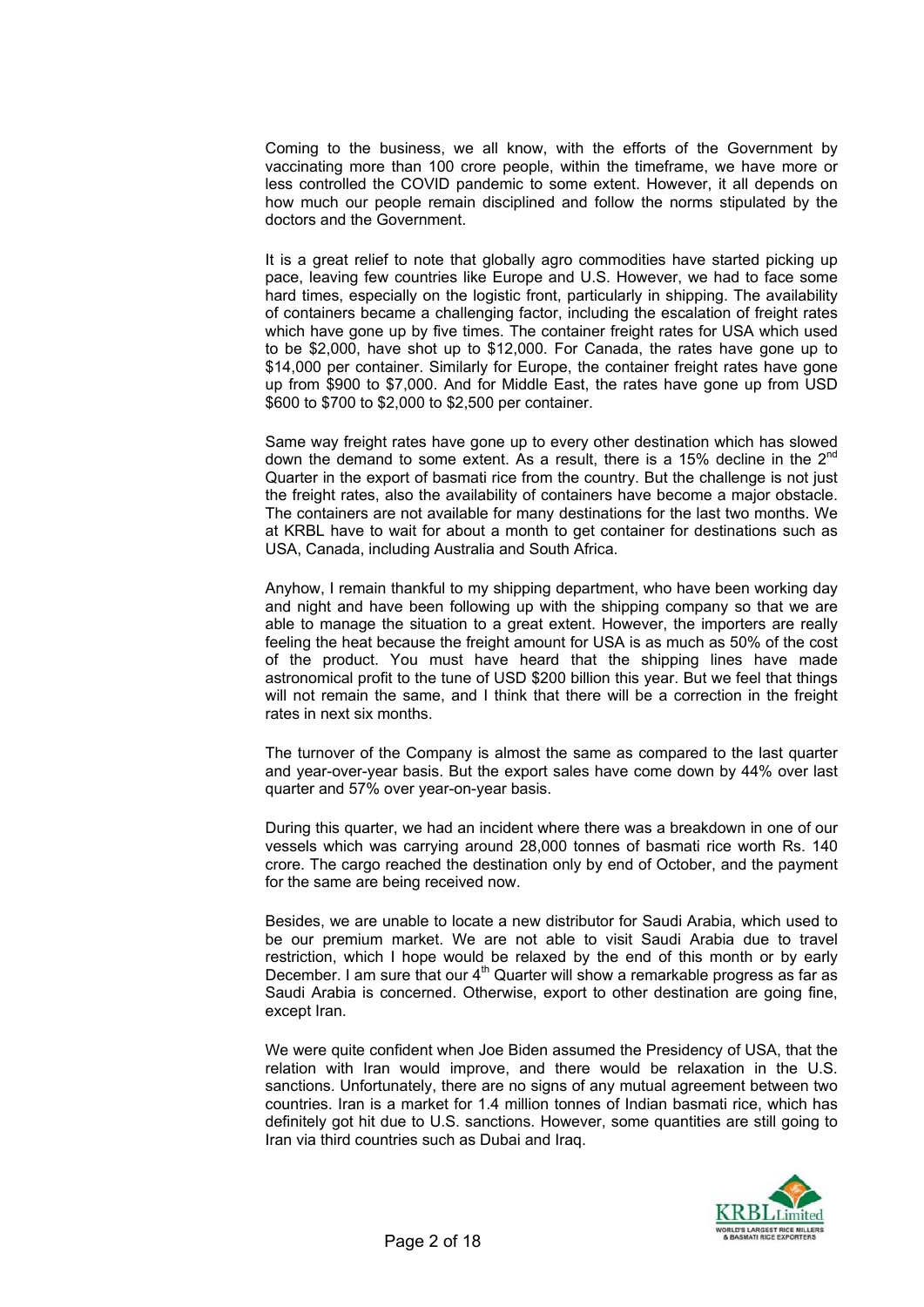Pakistan has also become a big competitor, though they are also feeling the heat on recovery of money from Iran. Even Pakistan is not able to recover their money from Iran for the last two to three months. They are actually in a big dilemma being a border country. Interactions are going on between India and Iran on a Government-to-Government basis for barter deal. If things materializes, there will be a huge export of rice and medicines from India to Iran.

Recently, Iran has removed the embargo of importing rice from India and other countries, which they every year imposed during the month of July-August, because their new crops arrival season is from August onwards. So, day before yesterday only we got this announcement that the importers can import the rice and they can get the licenses. This is the latest news on Iran.

On non-basmati, we are doing extremely fine as far as China is concerned. But we do not entertain much of the non-basmati business because the profitability is quite low. And KRBL do not involve in such businesses where the profit or margins are less than 8% to 10%. China will remain a big importer of 100% broken Indian basmati rice, but there are hardly any chances of exporting large quantities of basmati rice to China. Mostly basmati rice to China is catered from Hong Kong.

But let me add over here that non-basmati business is increasing from India. And there has been an increase of four times as compared to two three years back, because we are the cheapest today in the world as far as non-basmati is concerned. When we went into the details that how the exporters are concluding such big business, we came to know that the business is concluded on a profit margin of just 3%, that is why our interest discontinued to enter into non-basmati rice.

Now, I will like to give you some updates on the new crop. I would like to update you on the new crop which has also shown a lot of variants in pricing and quality this year. Farmers were not able to get a lucrative return of their produce last year, and therefore there was a less sowing by 10% as per the Crop Survey this year. Besides, the weather gods were probably unhappy. And delayed rains in October have damaged the new crop further. Thus the crop size as compared to last year has gone down by 25% as against the initial prediction or 10%. This has pushed the basmati, paddy prices upwards.

Basmati 1121, which was sold at Rs. 28,000 per metric tonne last year is being sold at Rs. 36,000 per metric tonne this year. Pusa 1718 which was priced at about Rs. 24,000 per metric tonne, is today at around Rs. 32,000 per tonne. Similarly 1509, which was sold at Rs. 18,000 per tonne last year is now priced at around Rs. 28,000 to Rs. 30,000 per tonne. Traditional Basmati has not yet arrived. But I believe that the price will open above Rs. 45,000 per tone. If the prices of the 1121, 1509, increase then Traditional Basmati will further increase. But Pusa Basmati Rice 1401 is costlier by Rs. 7,000 per tonne as compared to last year. With the current price structure and the freight rates, the overseeing buying pattern is somewhat subdued. The buyers are waiting the trend and may enter the market in the first or second week of December.

Last time we had discussed about the development of new varieties by injecting two genes of bacterial blight and two genes of blast to control the pest diseases and to discontinue the use of pesticide. We have recently visited Pusa Institute and we were amazed to see that trial of pest-resistant varieties of 1121, 1509 and 1401. The crop were healthy and sound. And we will get the seed this year for foundation seed, and 2023, the commercial production will start for Pusa 1885, Pusa 1882 and Pusa 1886, a substitute of 1121, 1509, and 1401 respectively. We

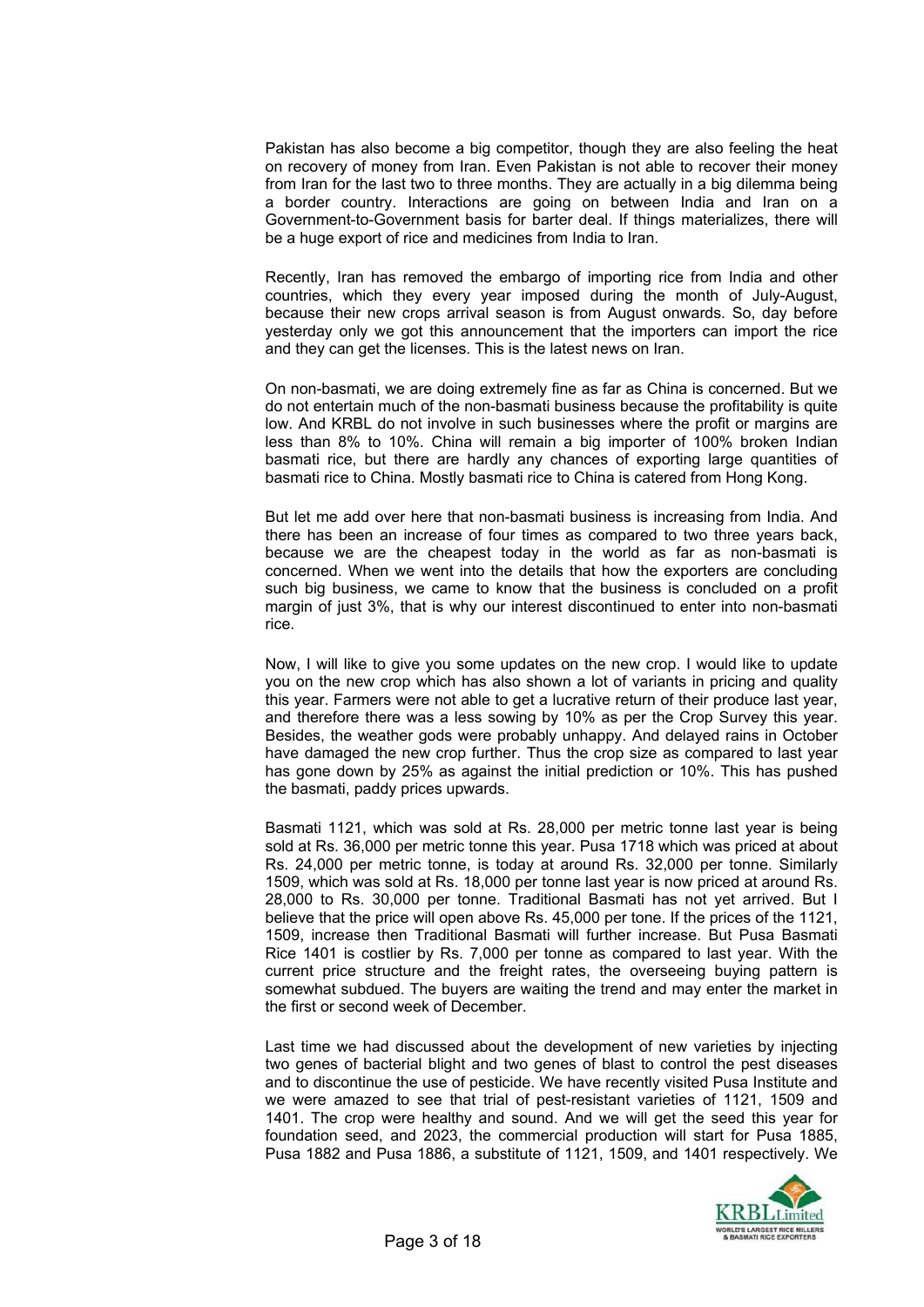have recommended from the trade, rather to change the name of the variety it should be named as pest-resistant 1121, 1509 and 1401.

Now, I would like to come on domestic sales. We have achieved a phenomenal growth in domestic sales, achieving a revenue of Rs. 687 crore compared to Rs. 386 crore year-over-year and Rs. 417 crore quarter-over-quarter, which is around 77% and 65% higher over comparative periods. Further highlights on domestic business will be shared by Mr. Ayush Gupta.

We are planning to acquire some new businesses in the food category which will be informed as soon as we sign the agreement. We are in the process also of putting up some new plants for processing of regional rices in places such as Kandla, Karnataka, Maharashtra and West Bengal.

We have already finalized a land at Kandla and the plant would be ready by next year from where we will handle both export as well as domestic business. This plant will give us a major advantage in export due to logistic factors. We have already recognized a 30 acre land in Karnataka, which would most probably be finalized soon. Besides, our brokers are on the hunt for procuring land in West Bengal and Maharashtra, and this will also be finalized by the end of this year.

I am quite sure that with these new plants at Kandla, Karnataka and West Bengal along with Maharashtra, along with the finalization of the acquisition, we will be able to increase our topline as well as bottomline in the years to come. We are a bit late in procuring this land and the project because of the COVID. Otherwise these plants would have come by now, what was our original plan.

On GI, the Supreme Court of India has remanded the case back to Madras High Court to decide on the issue within three months. Out of which, two months have already passed. Since the Appeal was of the MP Government, APEDA cannot interfere, hence the initiative has to be taken by MP Government. APEDA may intervene after the lapse of three months. As far as EU is concerned the matter stands as it is.

Before concluding, let me add that in any agricultural commodity business anywhere in the world, there could be a differences in the revenues from one quarter to another. But we are sure that our yearly revenue picture will remain promising.

I would now like to hand over to Ayush Gupta. Over to you, Ayush.

**Ayush Gupta** I will now be discussing the domestic division's performance for Q2. I am ecstatic to share that the domestic rice business recorded a strong quarter performance with volumes growing by 105% to 152,430 metric tonne, and revenue growing by 77.9% to Rs. 687 crore.

> Branded rice business which continues to be our main focus in India, grew by 56% in volume terms, and 51% in value terms. The balance increase in volume and value was contributed by a one off unbranded rice opportunity which came along the way.

> The performance of the branded rice business has been all rounded with positive contribution coming from all channels and across product segments. I will be discussing the numbers in two broad segments, the Consumer segment and the HoReCa segment.

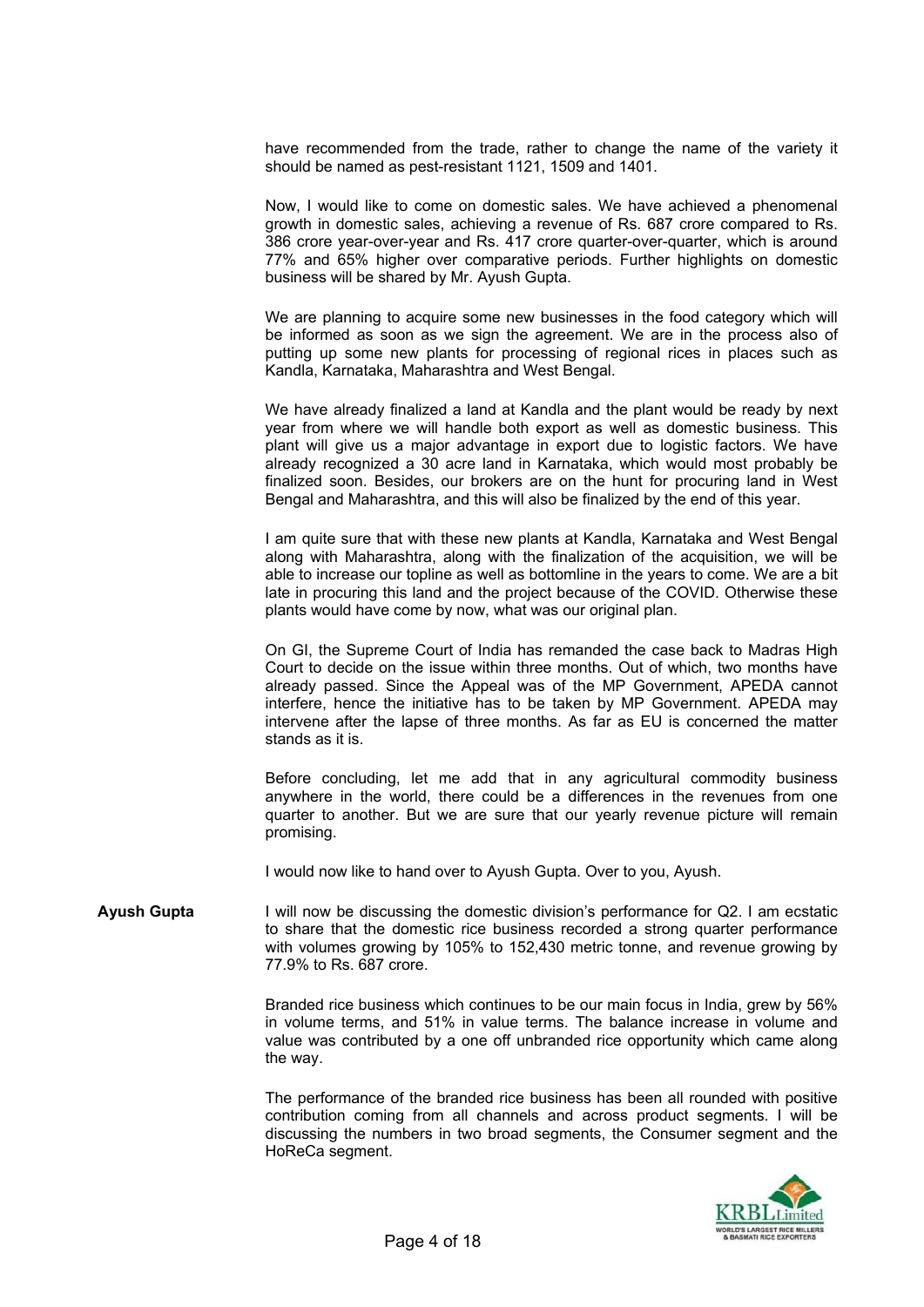### **Consumer Segment:**

KRBL has recorded highest number ever achieved in Q2 of any financial year in the Consumer segment. Backed by strong equity of the brand India Gate, the growth in the segment has been equally contributed by both general trade and modern trade channels. While growth in modern trade and eCommerce has been organically driven, we have through our teams put in place a concept of everyday great execution, where we monitor and manage the most critical performance metrics on a daily basis. This not only ensures consistent consumer experience, but also builds stronger trust and confidence amongst the customer. We believe these small wins every day will compound to give us a substantial competitive advantage in the long term.

On the other hand, the growth story in the general trade channel has been far from organic. We have been undergoing systematic transformation. For a category which traditionally has been wholesale driven, today 30% of our general trade business comes from active retailing. Growth in this channel has been backed by persistent efforts of increasing sales team productivity, running successful retailer loyalty programs and putting in place a GTM which is committed, resilient and agile.

To summarize, scaling up active retailing, practicing an impactful GTM, and focus on everyday great execution, are the strong pillars on which we are driving the consumer segment of the business.

#### **HoReCa Segment:**

Majority of the growth in the domestic market in Q2 has been contributed by the tremendous volume uplift in the HoReCa segment. While all four zones of India showed high double-digit growth compared to Q2 of last year, on account of markets opening up after COVID restrictions, the South Zone, the highest contributor to the HoReCa segment demonstrated close to 100% growth. On a lighter note, all I can say is that South Indians love their biryani. The performance at this front have been phenomenal. And the HoReCa numbers are healthy double digit growth even when I compare to H1 of pre-COVID levels with the current financial year.

While brand equity and quality of product remain the top enablers, which persistently allow us to penetrate this highly cluttered market. I believe, undisrupted and consistent supply chain has given us an advantage over the vast unbranded fraternity of peers in the market.

At KRBL, our outlook for the basmati category remains progressive. We believe there is immense scope of growth in both the Consumer as well as HoReCa segment of the business. We are constantly evaluating and upgrading our retail and distribution capabilities to match that to FMCG best practices.

Thank you. I will now hand it over to Ashish, who will take us through the financial performance.

**Ashish Jain** Thank you, Ayush. I will now take you through the performance from an in quarter perspective. All figures mentioned by me would refer to the consolidated financials of KRBL Limited.

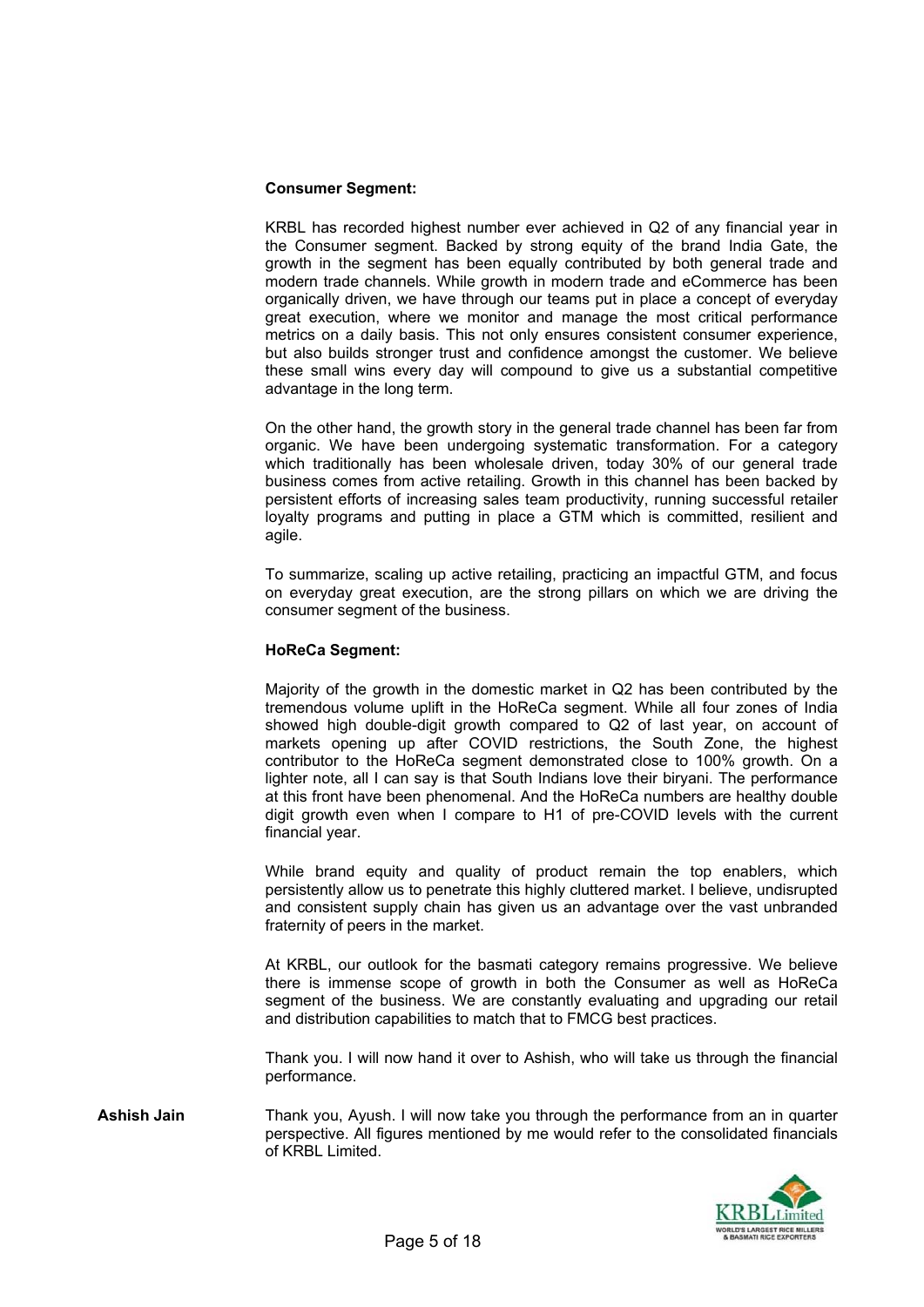Total income for the quarter stood at Rs. 1,059 crore as against Rs. 1,136 crore in the same quarter last year, which marked a decline of 6.8%. Overall, revenue performance in the quarter was affected by exports during the quarter. Export rice revenue during the quarter was at Rs. 283 crore as against Rs. 669 crore in the same quarter last year while the rice volume was at 45,896 tonnes as against 95,423 tonnes. The reasons for this performance have already been explained by Mr. Mittal.

Moving on to the domestic rice business as mentioned by Ayush, the domestic rice business recorded a very strong quarter with volumes growing by 105% to 152,430 tonnes, while the revenue grew by almost 78% to Rs. 687 crore.

Arithmetically, you would see that the realization in the domestic business was lower than the comparable quarter last year. This is the direct impact of lower realization on the unbranded sales, which caused the overall realization to decline, though the realization on the branded business continues to be stable with only a marginal dip over the same period last year.

With these comments I have covered the performance of the rice business of the company. Amongst the other larger product category, the power segment recorded revenue of Rs. 35 crore against Rs. 28 crore in the same quarter previous year, thus marking a growth of 20%.

Having covered revenue, I will now move to the bottomline performance of the Company. Gross profit of the Company stood at Rs. 309 crore as against Rs. 339 crore in the same quarter last year, while the gross margin was at 29.2% as against 29.8%. As you know, rice exports offer a higher realization on a per tonne basis, owing to lower exports in the quarter, overall sales realization per tonne declined, causing the cost of materials consumed to increase as a proportion to 70.8% of total income as against 70.2% in the same period last year. This caused the aforementioned movement in gross profit margin.

EBITDA margin for the quarter was at 19.2% as against 19.7% in the corresponding quarter last year. PAT for the quarter was at Rs. 136 crore or 12.9% as against Rs. 150 crore or 13.2%. I am happy to share that our net cash flow from operations was at Rs. 974 crore, a growth of almost 30% on a year-on-year basis. This was driven by tighter working capital management during the quarter.

As we enter the paddy buying season, our cash position, our access to the working capital and thus our paddy inventorying ability remains strong. Cash and bank balance, including investments were at Rs. 915 crore at the end of the quarter as against Rs. 343 crore in the same quarter last year.

Having covered the performance in the quarter, I would now like to touch on some recurring themes raised by investors with a view to provide more color on some of these themes.

First is with respect to providing a second click on the four to five year plan, to achieve Rs. 8,000 crore revenue target managed by management in earlier quarters and the consequence capital allocation. I would like to mention that we are firming up the plan and we will be in a position to share more details on this, in the next quarter earnings call. As Mr. Mittal mentioned, both organic and non-organic growth will be key to this plan.

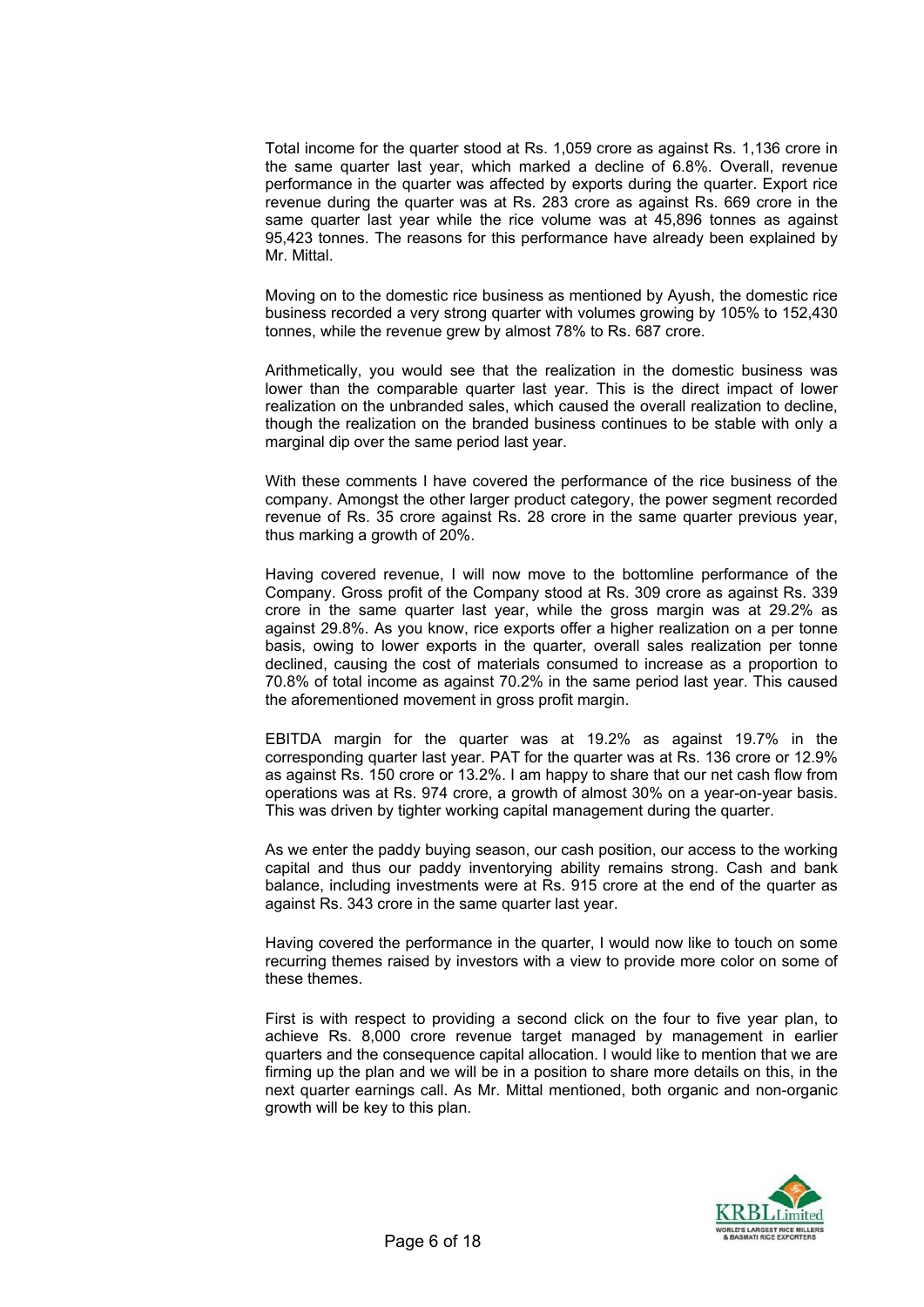|           | Second is with respect to the restructuring of the company's energy business.<br>Basis discussion in the Board meeting yesterday, the plan has been suspended.<br>As has been explained in earlier calls, the major challenge in accomplishing any<br>form of restructuring in this business is in dealing with several State Electricity<br>Boards for Amendment of the Existing Power Purchase Agreements. Second, the<br>process to transfer the land and immovable property including certain forest lands<br>and revenue land etc., is very cumbersome and involves considerable costs. |
|-----------|----------------------------------------------------------------------------------------------------------------------------------------------------------------------------------------------------------------------------------------------------------------------------------------------------------------------------------------------------------------------------------------------------------------------------------------------------------------------------------------------------------------------------------------------------------------------------------------------|
|           | That brings me to the end of my opening remarks. I would now like to hand over to<br>the Moderator for opening the Q&A session. I will just like to mention that as the<br>ED matter is sub-judice, we will not be in a position to respond to queries on this<br>matter. So, over to the Moderator now.                                                                                                                                                                                                                                                                                     |
| Moderator | Thank you very much. We will now begin the question-and-answer session. The<br>first question is from line of Pritesh Shah from Lucky investment. Please go ahead.                                                                                                                                                                                                                                                                                                                                                                                                                           |

- **Pritesh Shah** Thank you for the opportunity and Season's Greetings. Sir, some color issue to give on the H1, what is the domestic volumes and what is the export volumes that you would have done in H1 and the growth there?
- **Ashish Jain** Can we move direct to the next question. I will come back on this right?
- **Pritesh Shah** My second question is here, since there is a lot of quarterly swing it would be very nice if you could give us based on the H1 performance, what should be your volume outlook for FY22?

Also, this H1 export volume from your opening commentary, does it mean that it doesn't include any major shipments to Iran and Saudi if you could clarify that.

And my last question is, you mentioned about the new paddy prices in the current harvest. So, I wanted to understand what is the inventory that we are carrying at the end of September in volume terms? And is it fair to assume that a part of the Rs. 7,000 increase that you are seeing on the new cropping side, a part of that would flow down to your profitability as you start entering the next half or next one year where you use from your own inventory, this Rs. 7,000 starts flowing to your profitability. These are my questions, sir.

- **Anil Kumar Mittal** I will be able to answer you on account of exports. In first quarter there was no exports to Iran.
- **Pritesh Shah** I am asking for half yearly that would be very nice if it could be for half yearly.
- **Anil Kumar Mittal** Half yearly numbers I don't have right now**.**
- **Pritesh Shah Half yearly volumes for export and half yearly volumes for domestic and what is a** growth there, yes?
- **Anil Kumar Mittal** You had also put a question to us about exports to Iran in H1. For H1 I don't have the numbers right now. But as regards Quarter 1, there might be small quantities exported to Iran, but definitely there were no exports in Quarter 2.

**Pritesh Shah** In Saudi?

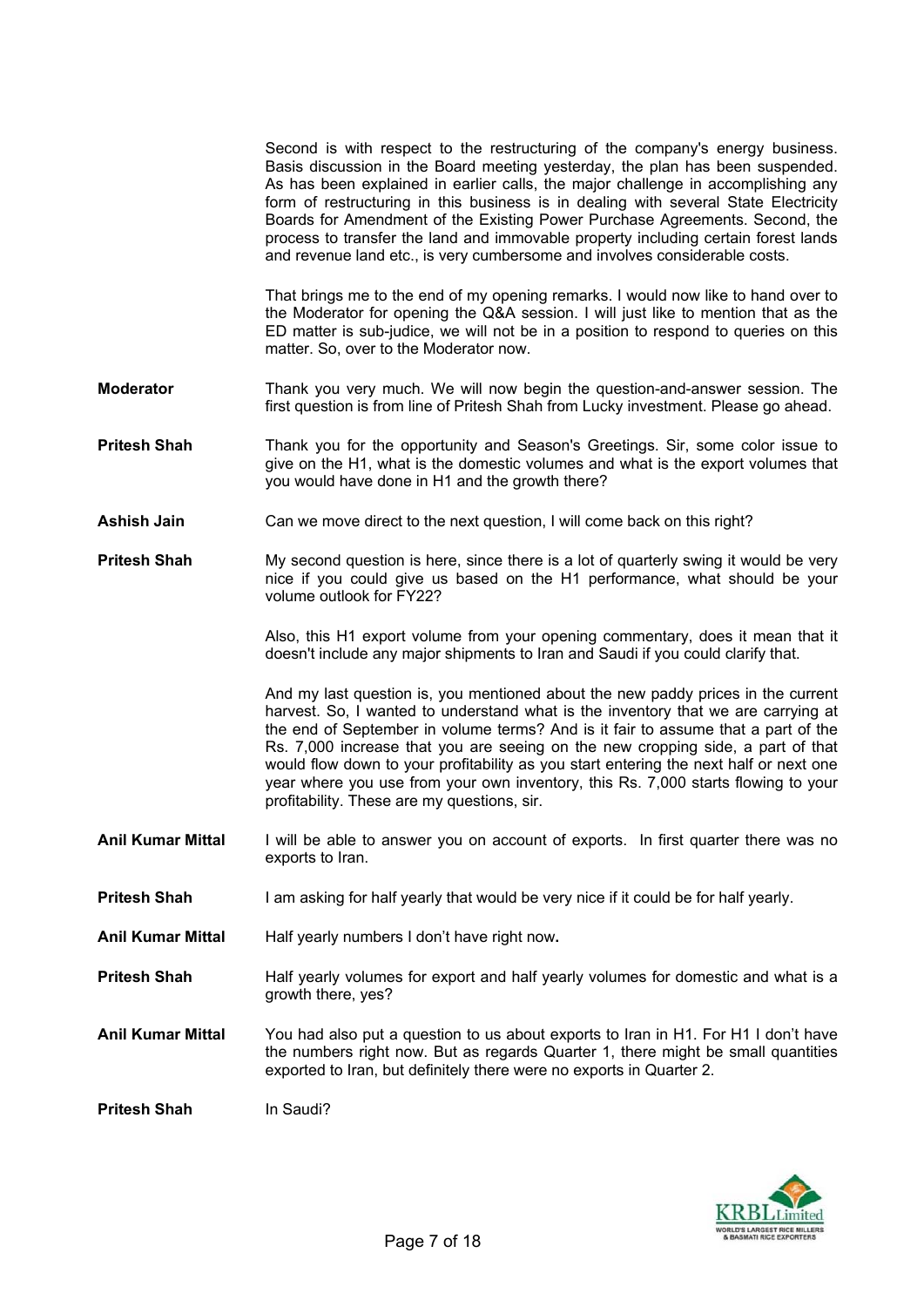- Anil Kumar Mittal There were some exports to Saudi during the 1<sup>st</sup> Quarter, but 2<sup>nd</sup> Quarter was very slow. I have explained earlier as well that Saudi Arabia was our most premium market and we used to export more than 1 lakh tonnes valued around Rs.600 – 700 crores. The slowdown is because our distributor had a financial disaster in their organization . We now have to change the distributor since we are not able to achieve those numbers which used to be 4 years back. We have come down to 20,000 tonnes a year instead of one lakh tonne a year. We are waiting for the flights to resume & visas to be issued so that we finalize our new distributor. We are already in discussion with 3 - 4 good Saudi distributors.
- Ashish Jain I can now share the volumes for the export, for the domestic business for the first half of this year. The total volume sold in the first half of this year in the domestic business was 238,300 tonnes. In the export business, it was 139,320 tonnes.
- **Pritesh Shah** What is the corresponding growth here, both these places? So, I think domestic would have grown and export would have declined, right?
- **Ashish Jain** Yes, that's right. So, the same number for the domestic business in the last year was 137,300 tonnes. And like Ayush mentioned this marks almost a 100% growth over previous year.
- **Pritesh Shah** For export, 139 versus one --
- **Ashish Jain** I will come back on the number for H1.
- **Pritesh Shah** My other question of this inventory, what is the carrying inventory that we have at half year? And your comment --?
- **Ashish Jain** Yes, the total inventory in our books as of September end was Rs. 2,015 crore.
- **Pritesh Shah** And in volume term?
- Ashish Jain So, volume, I will share that number. In terms of volume, I will give you the volume for paddy and rice. So, we had a total inventory of 62,000 tonnes of paddy and 365,000 tonnes of rice.
- **Pritesh Shah** So, my other question in this was when you are mentioning Rs. 7,000 increase in prices for paddy this season. Is it fair to assume that incrementally when you draw down your inventory through your P&L via sales, a chunk of this inventory on let's say high realization should now start flowing through your profitability?
- **Ashish Jain** Yes, so the way we look at it is that, I think there is no way that we will not respond to the higher cost of purchase. But at the same time, given that most of our volumes come from the branded side, I think to that extent we have that power to pass on the price and therefore protect the margin. Now in terms of timing, whether that price increase happens in this quarter or a few quarters later, is something that we will have to work on.
- **Pritesh Shah** And what is your volume outlook for '22, after what you have finished for H1?
- **Ashish Jain** So, I think we are definitely looking at doing better than the last year however as Mr. Mittal mentioned, the trend on the export side is evolving. But our current view is that we should do better than what we did last year.

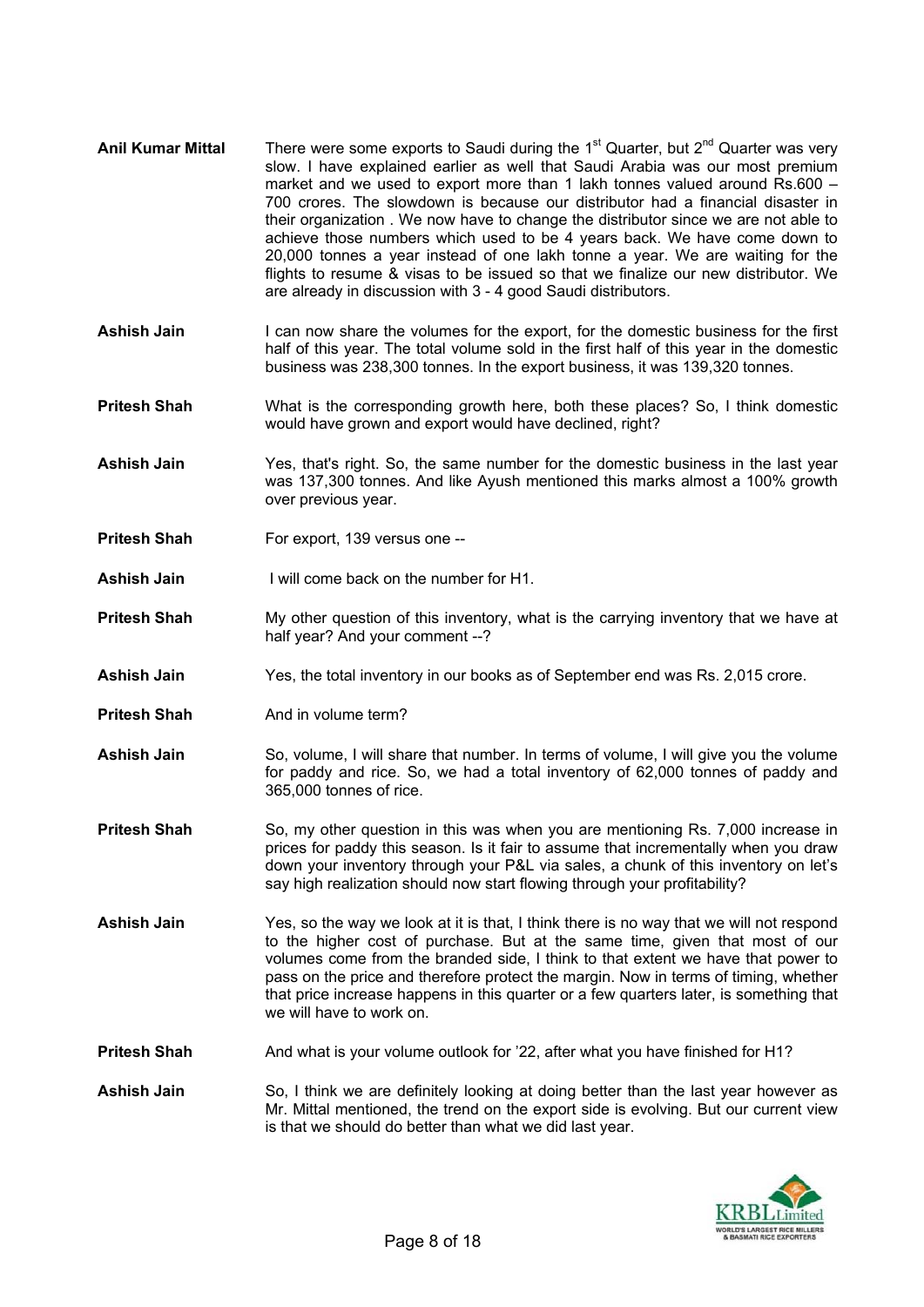- **Pritesh Shah** Okay, just so that export figures of last year volume if you could give.
- **Ashish Jain** Yes, that I will --
- **Moderator** Thank you. The next question is from line of Amit Doshi from Care PMS. Please go ahead.
- **Amit Doshi** Before my question, I just wanted to clarify on two comments which were made. So, one of the comment mentioned was, there was a Rs. 140 crore of export order, which has been now realized. So, is that correct understanding that the current higher debtor is approximately Rs. 150 crore to Rs. 200 crore higher than our normal debtor, is because of that account and it will be reduced to that extent.
- **Anil Kumar Mittal** No, actually we had exported rice in the month of September itself, and it was supposed to reach the destination before end of September. But during the voyage the vessel met with an accident, and got halted in the midstream and it took more than a month to get repaired and reach the destination. It has reached in the end of October and the payments have come. The export will reflect in the  $3<sup>rd</sup>$  Quarter of the financial year.
- Amit Doshi So, higher debtor irrespective of this order, particular order because our debtors are far higher than our average Rs. 200 crore to Rs. 250 crore of debtor. So, this quarter we have around Rs. 380 crore of debtor.
- **Ashish Jain** Yes, that's correct. So, I will just add to what the Chairman said. So, this particular sale that Mr. Mittal had mentioned is not a part of debtors. However, you are correct, the debtors are higher, but that's because of a separate transaction, which we will collect on in the current month.
- **Amit Doshi** And one mention was about Iran day before yesterday, some clarification came. So, now we will be able to export to Iran, correct?
- **Anil Kumar Mittal** Factually every year, in the month of June / July, Iran puts an embargo on import of rice into Iran to protect their farmers' interests since they themselves grow basmati rice. Every year they remove this embargo in September after arrival of their own crop. They have recently announced to issue import license for different variety of rice knows as '*Sabte Sefaresh*' to import rice into Iran. But the payment problem is still persisting, since there is no payment available in the government coffers between India & Iran. Moreover sanctions are still in place, barter deals cannot materialize and there is no rupee payment mechanism available anymore. whatever rice is exported to Iran nowadays is exported via Dubai and other destinations.
- **Amit Doshi** So, we still don't see next say half year you know going back to old volumes of our Iran sales that we used to do, probably two years back.
- **Anil Kumar Mittal** For the last two months, high level discussions are going on between both the Governments. And we are quite hopeful that by December or January, something should materialize. We feel it is quite lucrative for both the countries to enter into barter deal because India desperately needs to import oil from Iran which is cheaper by  $5 - 6\%$  over other countries.
- **Amit Doshi** In the opening remark of Ayush, transaction mentioned that there is one-off transaction of unbranded rice. So, of course, there is a huge jump in the domestic

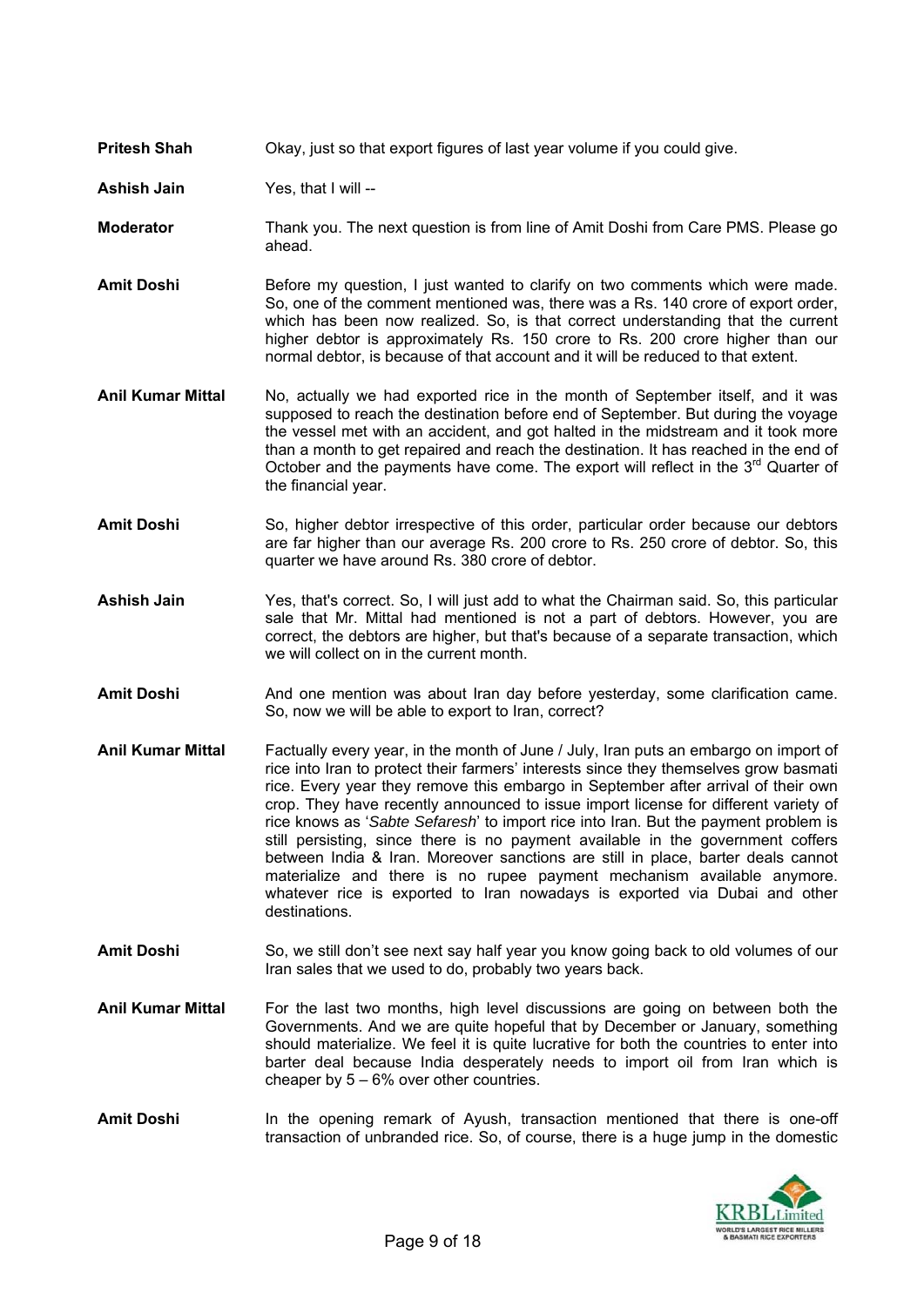business of almost Rs. 300 crore, year-on-year comparison. So, what could be the contribution of this one-off transaction?

- **Anoop Kumar Gupta** Rs. 100 crore.
- **Amit Doshi** Which is like one-off transaction which is not likely to repeat?
- **Anoop Kumar Gupta** Yes.
- **Amit Doshi** And just one point that usually our margins are higher in the exports compared to our domestic. Now considering that there is a significant jump in the domestic business despite that our margins are hardly baring, a few basis points, down. So, what could be the reason for that?
- **Anoop Kumar Gupta** Who told that domestic margin are less than exports? It's a realization in export is more than domestic
- Amit Doshi Realization, sorry, I mean realization are generally higher in export.
- **Anoop Kumar Gupta** No, the question is the realization in domestic is less because the basket which we sell them is broken rice, low price rice, but the procurement cost of that rice is also low. So, you cannot comment that margin is low in domestic. Margin is equally good in domestic as well as exports.
- Amit Doshi **And you mentioned that non-basmati rice has a very low margin and that's** something which is not of interest of KRBL. So, these new plants which are being set up in Karnataka, Kandla, West Bengal or Maharashtra, and the acquisition that you are planning or probably you are on the way to do some analysis. So, what could be those, it is towards what kind of segment expansion that we are looking at?
- **Anoop Kumar Gupta** Yes, it's a good question, this is a regional rice and it is very premium quality regional rice. So, what we are talking, we will be buying the paddy, milling it, ageing for one year, one and a half years then selling it in a very premium segment, not only in India even in exports. And premiums are in the tune of 20% to 30% over to new rice. We are not talking as a commodity. We are talking as a totally branded regional special, just like you see Gobindobhog, Gobindobhog, today is sold more than basmati rice, which is of West Bengal. Kolam rice which is one and a half year old is sold by minimum 25% to 30% higher than to the normal rice. SonaMasoori in South has been sold at 25% higher, if it is aged and in a very good quality rice. So, we are not trying to hit the 90 million tonnes market. We are going in a market which is around a million tonne or two million tonnes.
- **Amit Doshi** And apart from this one-off transaction of this domestic business, the balance part you believe it's more of a sustainable number, because that's something which is significantly higher? Or do you believe it's just a Q2, there is a bit of a pent-up, etc., that is there in these figures?
- **Ayush Gupta** No, definitely as I mentioned in my prepared remarks that the numbers that we are doing in Consumer segment as well HoReCa segment are on a positive outlook. The numbers that we have done are sustainable, and we see great amount of opportunity still lying in this market. There are a lot of expansion opportunities, there are still a lot of growth opportunities from a distribution and retailing point of view. So, the numbers that we are doing are purely results of our efforts in the

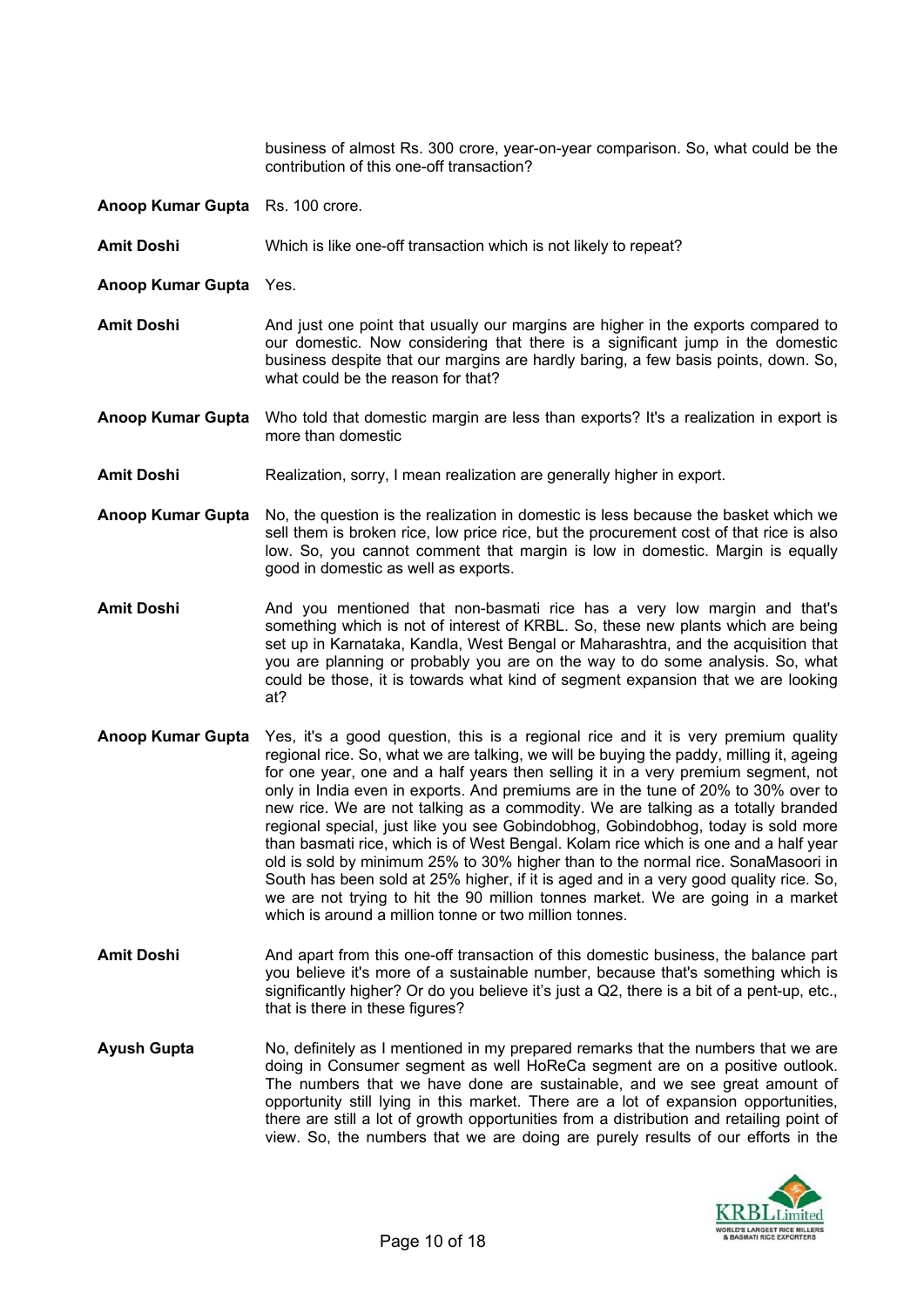general trade and modern trade channel. And we will continue to meet those and we see a lot of opportunity, still in the basmati segment.

- **Amit Doshi** And last question about this huge cash that we now have an approximately Rs. 900 crore plus cash on our hand. What is the plan to use it for these new plans or CAPEX, for acquisition, etc., and what balance portion you plan to distribute it? So, I am just trying to understand the allocation of that cash that we are going to generate, and which you already have --
- **Anoop Kumar Gupta** Generally the food industry the CAPEX is not that big a cost, it is generally the raw material. When I say I have to age the rice for one year, one and a half year. So, I need thousands of crore for ageing those rices. We have money, but definitely it will be used in the raw material ageing process.
- **Amit Doshi** So, most of it is going to be rather than increasing the distribution, we are planning to use that cash existing cash as well as new cash generation towards this working capital of additional inventory, etc., Is that correct?
- **Anoop Kumar Gupta** And we are looking at acquisitions also. So, money can be spent there also.
- **Ashish Jain** Yes, I think there was a query earlier on the H1 exports, that number is 132,000 tonnes of last year.
- **Moderator** Thank you. The next question is from the line of Rajesh Agarwal from Moneyore. Please go ahead.
- **Rajesh Agarwal** My question is, who bears the cost on the container and all, whether we bear or the client bears, to understand how the container cost behaves? And second, can there be an average inventory gain of 20% over the next one year. And third question is, because our domestic business has improved tremendously going forward if export comes back either to Iran to or to Saudi so will we be able to meet that demand, what is the capacity utilization basically?
- **Anil Kumar Mittal** All are very important and good questions. Let me clarify that all the freight is borne by the buyers, since we do not have a long term sales. Our sales / contracts are concluded for a month or maximum 2 months, since we are into FMCG products. We do not sell like a private label with quantities varying from 40,000 - 50,000 tonnes. We sell to each distributor on the basis of 1 or 2 months sales. Therefore, whatever we sell, we sell at the increased freight rate and that is hitting the buyer. This is a big financial hit and all the customers are worried. In case the freight rates go on increasing like this, then there would be an impact on the pricing.
- **Rajesh Agarwal** Second question was on inventory gains, on an average of ~Rs. 2,000 crore inventory? Can there be a 20% gain over one year?
- **Anoop Kumar Gupta** That's minimum, we are expecting, minimum.
- **Rajesh Agarwal** 2. And third question, suppose now domestic demand has gone up, if export comes back in a big way, after six months when the container price reduce or we are trying to export to Iran, Saudi, Iraq. So, will be able to meet the demand?
- **Anil Kumar Mittal** In all our conversations in the past, we have explained that we have a huge processing and milling unit at Punjab. We are already working on a 55% to 60% on our installed capacity. So, we have a spare capacity in case we have a growth of  $35 - 40%$ .

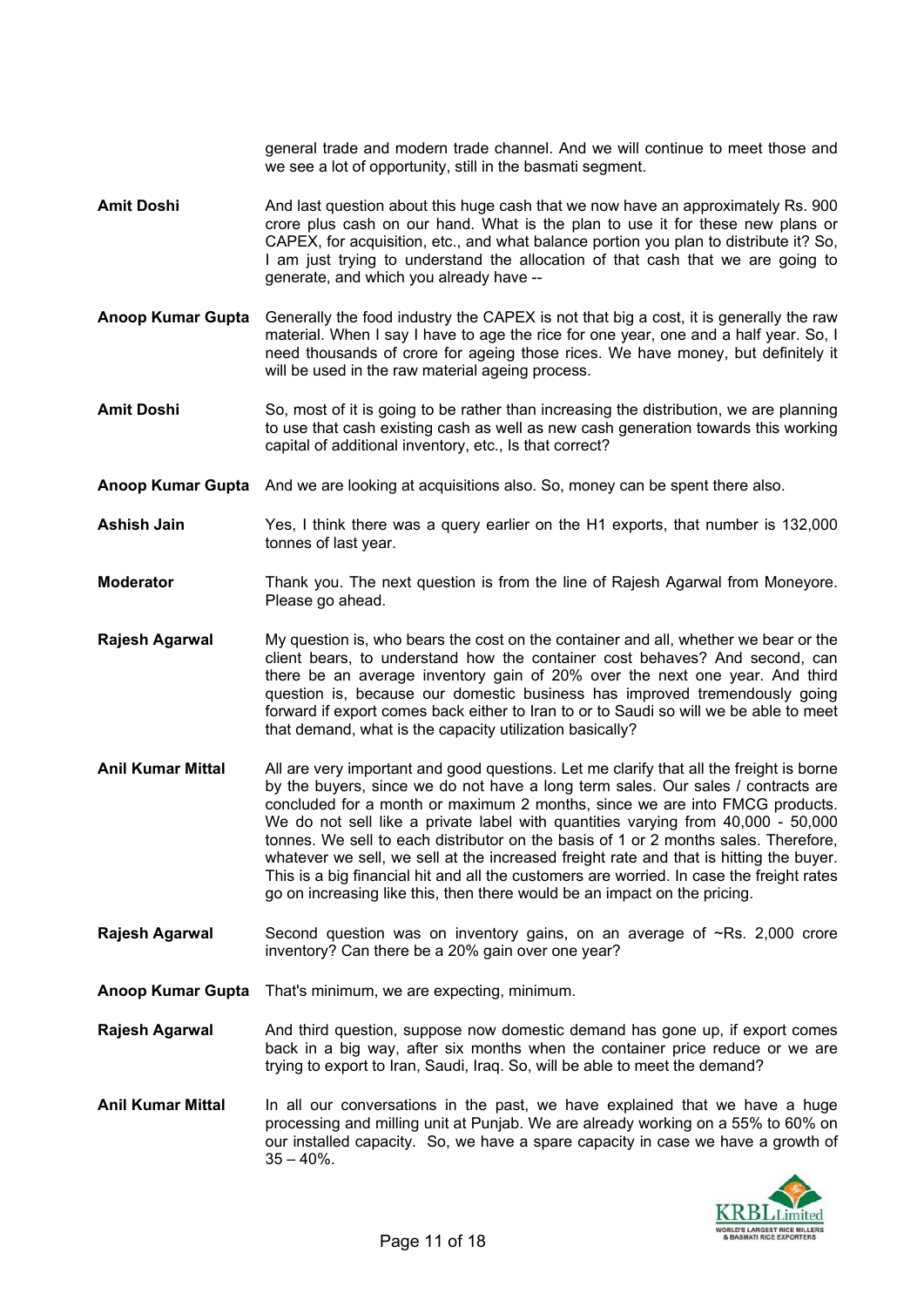Even for rice processing, we are utilizing today around 80 – 85% capacity. Therefore we have 15% extra capacity in the rice processing as well. Besides, we are in the process of putting up another processing plant. Since we have  $2 - 3$ years aged rice in our stock, milling is not that critical for us. We need more processing lines which we already have and are going to commission another one this year.

- **Rajesh Agarwal** So, procurement will be easier for us or procurement will be difficult. So, much volumes, if we are going to procure more?
- **Anil Kumar Mittal** Our speciality is on paddy & rice procurement. We have today more than 2.2 million square feet of covered warehouses, and have around 6 million square feet of open plinth area for storage of paddy. There is no issue in handling, even if we increase by 200,000 tonnes. It will not be difficult for KRBL.
- **Rajesh Agarwal** The last question is like to like suppose we compare basmati to basmati, in exports and domestic. What is the difference in realization, the cost remaining the same?
- **Anoop Kumar Gupta** Yes, it's about 5%, it is 5% more in exports.
- **Moderator** Thank you. The next question is from the line of Sarvesh Gupta from Maximal Capital. Please go ahead.
- **Sarvesh Gupta** #1 I had one question on capital allocation. Now, you said that most of the cash that we have and we do have a lot of excess cash now, will be used to finance the inventory. But reality is, your return on networth is almost like 15% to 20%, historically. And against that your growth rate is much lower than the return on networth. So, even if you are targeting doubling, to Rs. 8,000 odd crore even then you are talking about growth rates of 12% or 13% maximum. And since your return on networth is much higher, you will be able to more or less finance it with your internal accruals, which means that you actually don't need the Rs. 1,000 crore net cash or whatever, Rs. 500 to Rs. 1000 crore net cash position that you have right now. So, what are the concrete plans about that?

#2 secondly, I think in the CFO's remark, also they said, two of the questions related to the investors have been answered, but no decision or no announcement has been done on the buyback front, which also has been a constant question from the investor.

So, I think on these two, we need more clarity, because we actually feel as investor that you are financing your inventory which can be financed by 5%, 6%, pre-tax cost of debt, with equity, which is much expensive way of financing this inventory, and which can be financed using the internal accrual from the profits that you will generate from this quarter to the next five years.

**Ashish Jain** I would just like to add to the comments that I had made. This is Ashish. I think, in the way that things stand right now, your observation is correct. However, as it has been mentioned, we are looking at a 2x revenue. Now for that, like has been mentioned, there will be a couple of levers that we will pull, one will be on the organic side, which is manufacturing plants being set up. Second, Mr. Mittal has already mentioned that there will be inorganic acquisitions. So, the future capital allocation may look a lot different than our current capital needs. And this is why we have asked for time till the next earnings call, for us to be able to give you a more second click view on how the capital will be spent or allocated over the next five years. Does that answer your question?

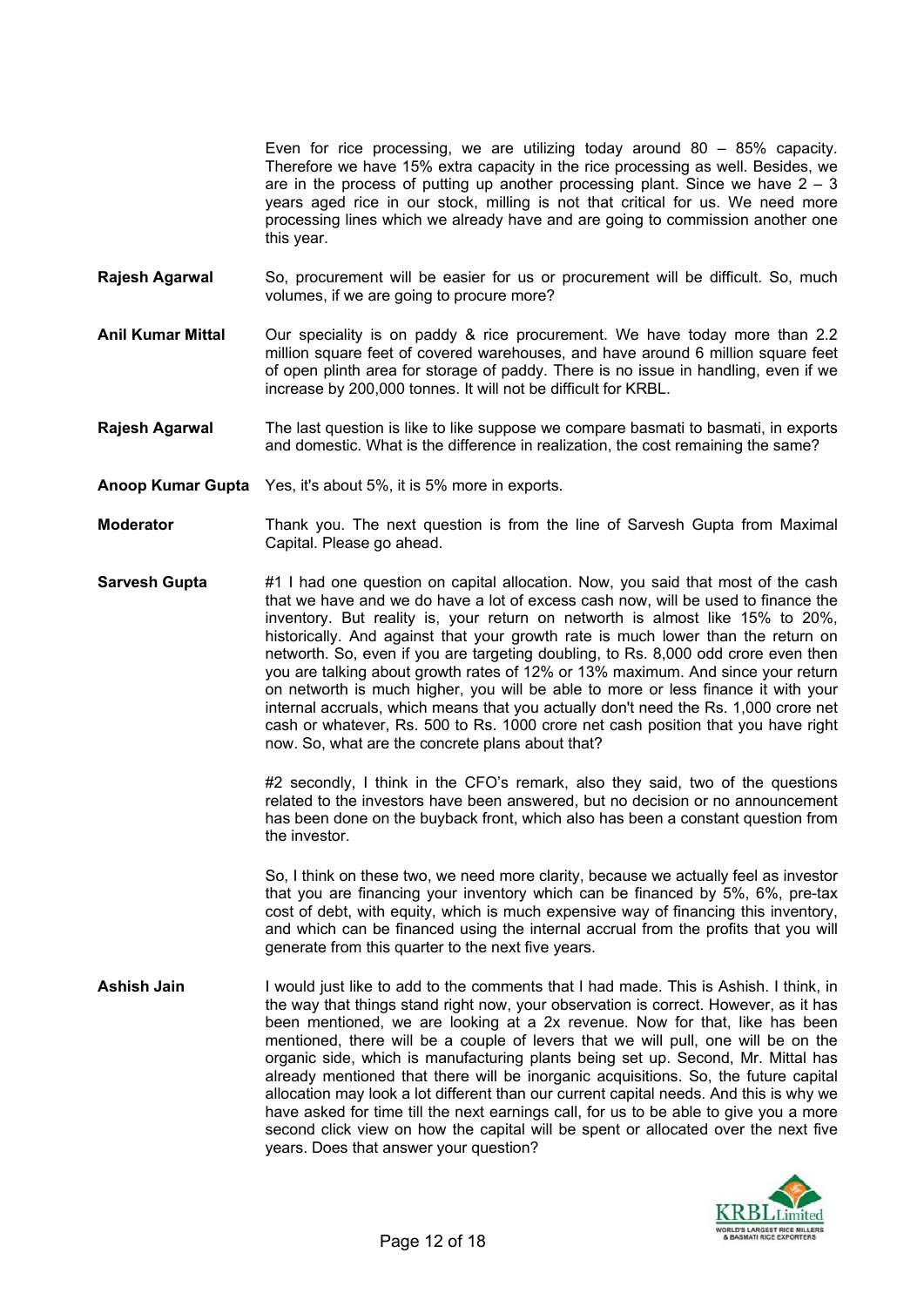- **Sarvesh Gupta** Yes, understood. Second question is, on your realizations, I think it was mentioned just now that realization in domestic is lower by just 5%. But if I remember correctly, if we were to do the maths of dividing your export revenues with our export volumes, at least in the previous periods, I think our difference in realization was very significant to the extent of 40% or thereabouts. So, more than Rs. 100 rupees per kg, in exports versus what we get in domestic. So, can you throw some more light on realizations?
- **Anil Kumar Mittal** When we talk about the pricing in domestic market, we talk about the basket of products. In domestic market, we have about seven or eight different SKUs starting from Mogra, Mini Mogra, Dubar, Tibar, etc., whereas in export we export only the head rice. Let me add here that export of broken rice is not allowed by the government. It was banned under DGFT Regulation 1928/37 way back 20 years ago. So, when we talk of the realization of Rs.57 it includes those SKUs which are Mini Dubar, Dubar, Tibar, Mogra's which cost right from Rs. 40 to Rs. 45 and upwards. Whereas in exports, we have a better realization because whatever we export is head rice. The question was that if we match apple-to-apple, head rice to head rice, whatever head rice we sell into the domestic market as compared to the head rice being sold in exports, there is a better realization of 5% overall in the export market over domestic market.
- **Sarvesh Gupta** And for the entire baskets, the gross margin of export versus gross margin of domestic, is that the same or you were saying that for the same --?
- **Anoop Kumar Gupta** Yes, it maybe two, practically say, maybe 2% or 3% here or there.

**Moderator** Thank you. The next question is from the line of VP Rajesh from Banyan Capital. Please go ahead.

- **VP Rajesh** Most of my questions have been answered. Just wanted to get a sense of potential margin expansion, given what Mr. Mittal said about the exports to Saudi and Iran, potentially coming back in Q4. Where could these margins go up to?
- **Anil Kumar Mittal** It is difficult to comment at this moment, because anything being conveyed from my desk should be 100% correct. We expect once the Iran and Saudi market starts, we will really have a good jump since if we look at five years back my export to Saudi Arabia alone was around 98,000 to 100,000 tonnes. And Iran we have been shipping annually about 125,000 to 150,000 tonnes. Therefore, I am talking about a gap in business of about of 225,000 – 250,000 tonnes which cannot be brought back overnight. I am hopeful that it might take a year or two to resume those numbers. Moreover, when these quantities of 200,000 tonnes business come permanently again back to us, we are talking of a top-line of Rs. 1,400 to Rs. 1,500 crore a year. And the bottom line, as you have seen in the last 10 years, we do not do any business with lesser margins since we are into our own branding & do not work under private label.
- **VP Rajesh** My second question is that you mentioned there is a high level delegation discussing a barter deal with Iran. So, has that been done in the past meaning is there are precedence for doing barter deal with Iran?
- **Anil Kumar Mittal** About 50 years back, India had derived out a mechanism of Rupee payment with Russia in barter deals. That helped India to carry on with huge export & import transactions with Russia. Same way 4 years back, we derived a mechanism of Rupee payment with Iran wherein we used to import crude & petrochemicals and other commodities from Iran & export medicines, rice, tyres and many other things

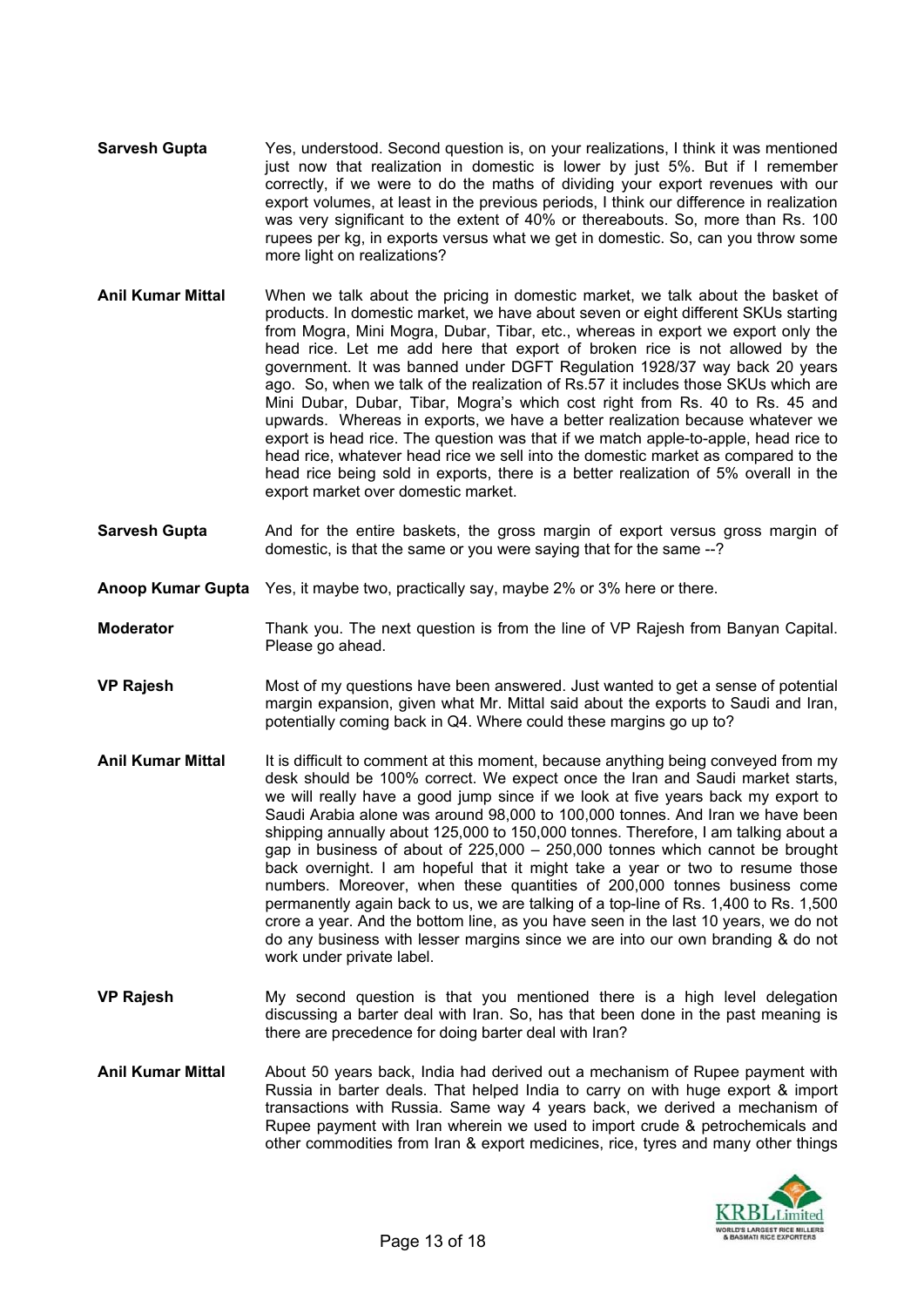in terms of Rupees. The system was being controlled by RBI & was being handled by UCO Brank & IDBI Bank.

So, when I talk of barter deal, India requires to buy 2 million tonnes of fertilizers besides crude & petrochemicals, which the Indian government is not able to click due to current sanctions. Last time, the sanctions were relaxed and India was intelligent enough to click the deal

- **VP Rajesh** My last question is regarding the acquisition. So, if you can give a little more color as to what area we are looking at, and what is the potential size of the transaction that you may be looking at, that will be helpful just to understand how we are thinking about using this cash?
- **Anil Kumar Mittal** It has been almost now four to five months, we have been discussing. It will not be appropriate for me to disclose the price of the acquisition. For five months, day and night my team has been working on this acquisition. But there are so many ifs and buts till the time the deal is not signed. If we are working on a deal for five months and there have been hundreds of calls from one end to another call, with the foreign participants & third parties to conclude this deal, it is difficult to say whether our five months' labour would be wasted of if we could succeed. I was expecting this deal would be concluded by  $15<sup>th</sup>$  October itself. Now we are on  $15<sup>th</sup>$  November, so it's difficult to comment anything on the deal.
- **VP Rajesh** Maybe you don't want to talk about the size, but maybe just directionally in which area is it, is it in the rice business or is it in completely different?
- **Anil Kumar Mittal** I would like to not disclose too many things, but it is concerning food business.
- **Moderator** Thank you. The next question is from the line of Anuj Sharma from M3Investment. Please go ahead.
- **Anuj Sharma** One was regarding Iran, in the best days, what was the maximum market share we had in Iran, historically?
- **Anil Kumar Mittal** The maximum share of Iran, I feel was in ending 2020, I believe we sold about 200,000 tonnes.
- **Anuj Sharma** My second question is on the distributor in Arabia, while it will take time, as the permits come and you said it will take one to two years. But he will be distributing on the back of existing setup, right. So, why should it take so much time for a new distributor to scale up, in a market wherein your brand is already known, just some thoughts into this segment --?
- **Anil Kumar Mittal** You have a valid question. Actually, this distributor was appointed by us in 1988. It has been already 32 /33 years he has been our distributor. And the relationship in so many years is at a different level. He knows all the nitty gritties of the rice market right from HORECA, wholesale, general trade including modern trade. In the past we have been showing excellent exports to Saudi Arabia alongwith the results.

In last five to seven years, I don't know what mistake they made. They are not coming out with the truth about the big losses in their business transactions. I do not know where they made the mistake, which made them lose billions. That is the reason they got financially broken. Therefore, for the last two years we are really facing problem.

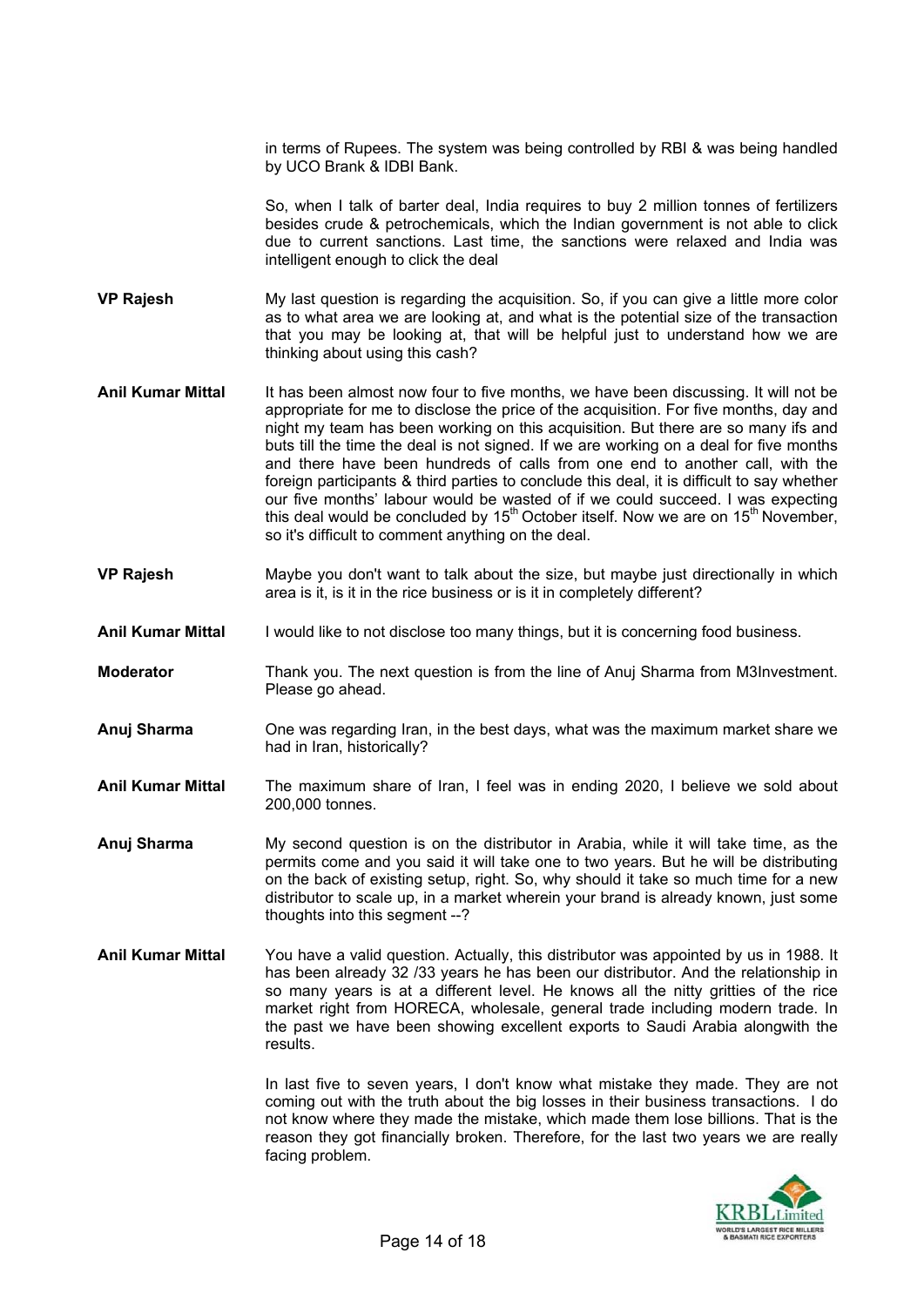We now want to change the distributor. Not changing the distributor was our mistake. If we now decide on a wrong distributor, it will be a big failure for us. It is important for us that we should choose the right distributor. For choosing the right distributor, we have already selected four or five big MNC players who distribute food items. We have to visit Saudi & see their operations and infrastructure and decide on one to them. That is why it is more important to visit Saudi, stay there for a week's time evaluate their operations and then decide who will be our next distributor for India Gate Rice.

- **Anuj Sharma** My last question is in the Middle East, are there any areas or countries beyond Iran and Arabia where you believe, you can have larger market share than what do you have now? And which would be these countries? Thank you so much.
- **Anil Kumar Mittal** There is only one country where we are still not very aggressive. And we intend to really develop business over there. We are facing the problem of profitability. People are working like non-basmati rice where there are very small margins. Therefore, we are looking for our own distribution in Iraq. Iraq is the country who started buying around 150,000 tonnes four years back and today they import 600,000 tonnes. Entire exports are under private label, and no branded rice is going over there from India. We are looking for a good distributor for India Gate Rice to protect our brand and our profitability.
- **Moderator** Thank you. The next question is from line of Himanshu Upadhyay, an independent analyst. Please go ahead.
- **Himanshu Upadhyay** So, my question was on this, last year, we built a large amount of inventory as the prices were very low. And now this year, the prices are 20% to 30% higher, and we will be selling even volume terms much higher in FY21 versus FY20, or even FY19. So, how would our strategy evolve on buying of paddy? And would it be that similar amount we would like to keep of inventory or you would be, will again like to build a higher inventory because we sold a higher in last year? Or we will be selling higher in FY22? Can you throw some light on your strategy and how the mind works when the inventory or the prices of paddy increases? So, this was first question.
- **Anoop Kumar Gupta** I don't know what will happen after one month or two months, the market is on, but as the price presently is about 25% to 30% higher. We see our procurement will be 80% to last year. It will be lesser than last year. But next year, our procurement will be 130%. This is the way KRBL operates, if the prices are higher we do 80% to 85%, if prices are lower we do 120% to 130%. That is why today the stock levels are 365,000 tonnes of rice. And it is natural phenomena in the industry. When the farmer get a very good price per acre naturally the next year, the sowing would be just 50% more than this year.
- **Himanshu Upadhyay** And the second question was on the non-basmati side, when we mill the rice, we get even broken into half and one-third, okay, and we sell it in the market. For nonbasmati, is the proportion of broken rice after milling higher or lesser? And do we get similar premium for a non-broken rice in other varieties over broken rice, because we are focusing on that segment, so this was the question.
- **Anoop Kumar Gupta** No there is no premium on non-basmati broken. Actually, we are looking at rice flour, we are looking at idli, rava, we are looking at so many products of nonbasmati broken, will be value adding to those SKUs.
- **Himanshu Upadhyay** So, I was saying that in agro commodities or companies which deal with agriculture, there are two things or two moats one is the brand or we buy

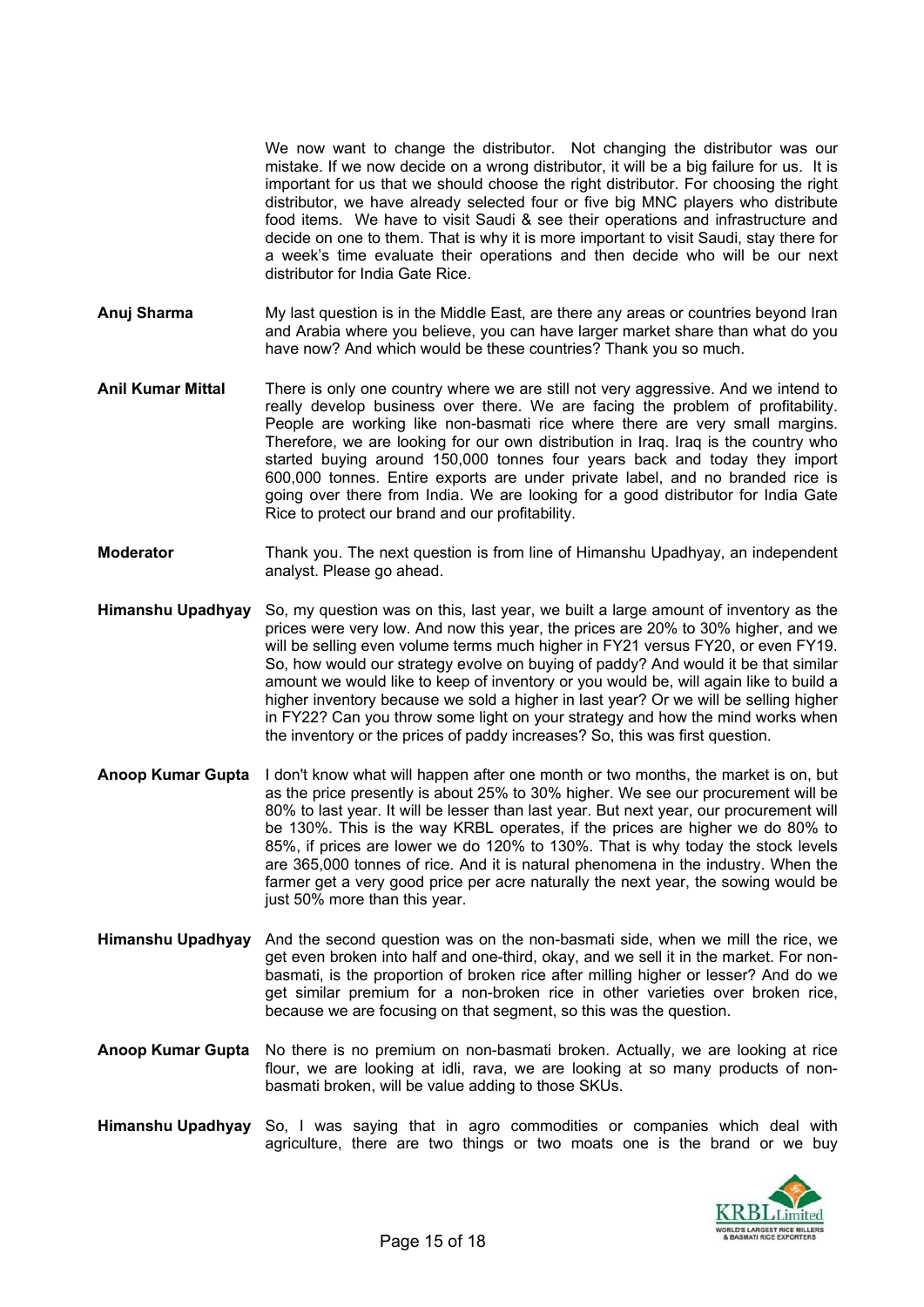companies for a brand. The other is processing and getting the supply chain, the whole supply chain for that agro commodity. So, when a company looks at acquisitions, what would be the rationale for acquisitions for us, not the recent one we are doing, but even in future, will we want to buy brands or it would it be because we want to have a backend supply chain and storage facility and relationships with the various participants in the market.

- **Anil Kumar Mittal** We are buying the brand for two reasons, one is the brand, and to increase our top and bottom-line because we are sure, if the brand comes to us, we will be able to achieve a good top-line as well as the bottom-line. These are the two reasons of acquiring the company.
- **Moderator** Thank you. The next question is from the line of Abhishek Maheshwari from SkyRidge Wealth Management. Please go ahead.

**Abhishek Maheshwari** I wanted to know if you can share the geographical breakup of India revenues, with the East, West, North, South?

- **Ayush Gupta** I am sorry, that information is competitive in nature, will not be able to share it.
- **Abhishek Maheshwari** My second question is that last two, three weeks we have been hearing about food shortages in China. I don't know how far it's true or not, but we have been hearing about it. So, do you, are you hearing something like this in rice industry also? Or is it just speculation?
- **Ayush Gupta** I am just confirming your question, is your question about whether we are seeing any rice shortages in China?

#### **Abhishek Maheshwari** Yes.

- **Anil Kumar Mittal** There is a shortage of rice in China. As far as rice is concerned when it comes to head rice or superior quality of rice, they don't want to buy from India, and they are buying the total demand either from Thailand or from Vietnam. When it comes to India, they are buying only broken rice because that is their necessity, because they don't have the availability of broken rice from Thailand and Vietnam. They don't have alternative for that quantity of broken rice.
- **Moderator** Thank you. The next question is from the line of Aman Madrecha from Augmenta Research. Please go ahead.
- **Aman Madrecha** Can you just give me a mix of our B2C and B2B, if there is any, like what proportion of revenue comes from B2B and what proportion comes from B2C?
- Ayush Gupta I am sorry, once again this is competitive in nature, we will not be able to disclose that.
- **Aman Madrecha** Just a basic question, like why are we seeing the insulation such price rises in the paddy and the rice, like what are the reasons for this price increase?
- **Anil Kumar Mittal** Let me explain you, the rice sowing is done in GI area which are limited to seven states. And there cannot be any expansion, whole India cannot produce basmati rice. Basmati rice as compared other crops is directly connected to the economics of the farmer income. Last year the farmer never got a good pricing and prices were quite low. You will be surprised, a variety called 1509 was sold at Rs. 18,000

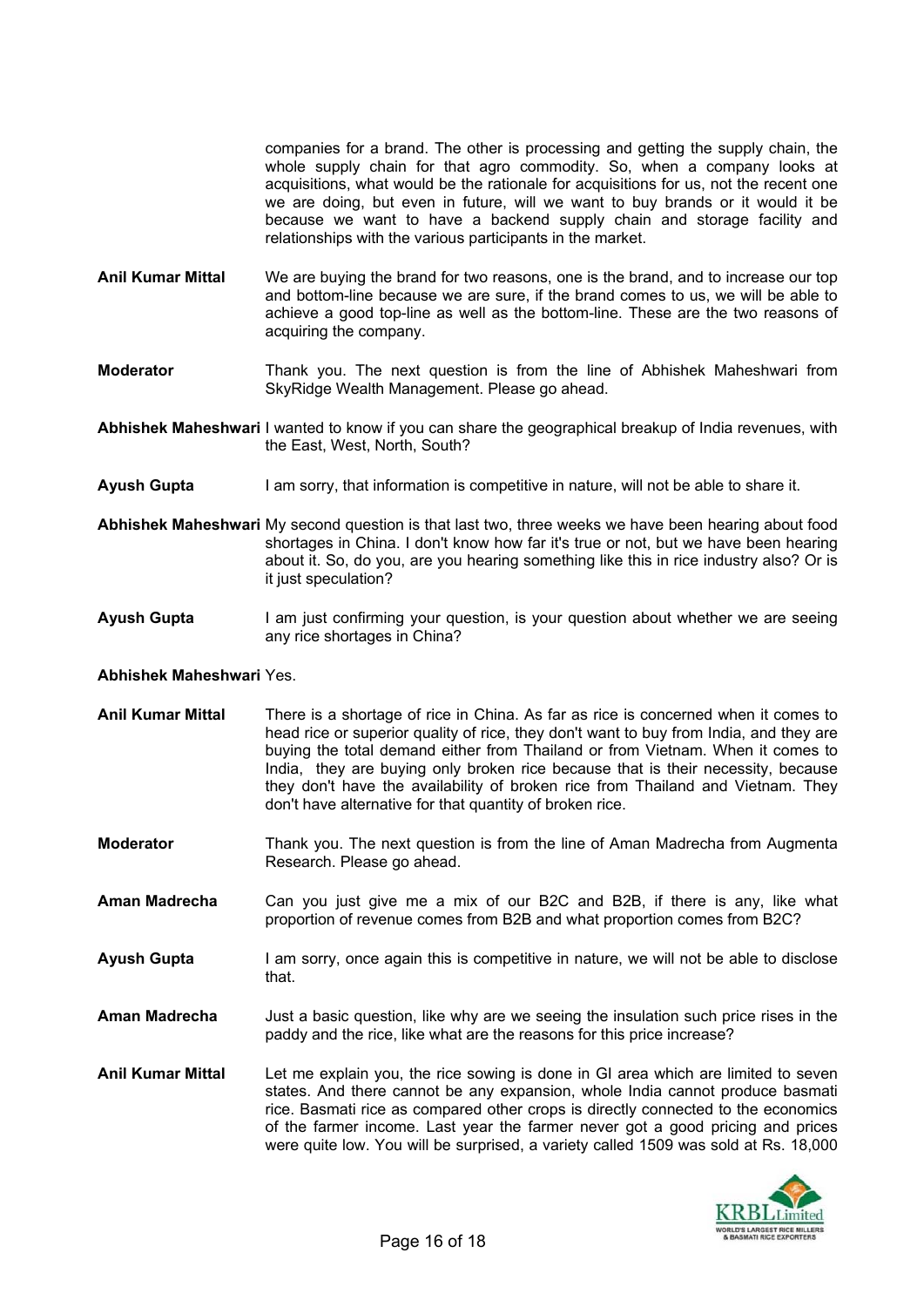to Rs. 19,000 a tonne, which was in huge production last year. This year, for 1509 the price is about Rs, 29 – 30 a Kilo which is around 35% higher over last year. This year since the farmer is going to get a handsome return, and economically they are very happy on basmati prices, next year the production of basmati is going to increase as Mr. Anoop Gupta told you. So, this is directly connected to the economical situation and the income of the farmer.

- **Moderator** Thank you. Ladies and gentlemen, we take the last question from the line of Chetan Doshi from Tulsi Capital. Please go ahead.
- **Chetan Doshi** Looking at the balance sheet, if you see that there are changes in inventory of finished goods or work in progress or stock in trade. Now, this current quarter the amount has increased by almost five times. So, last quarter, it was Rs. 55 crore, this year you have shown Rs. 283 crore. Suppose we remove this or whatever is saleable, what impact it will have on the Profit Before Tax? Because six times that amount is increased.
- **Ashish Jain** We have not understood your question.
- **Chetan Doshi** I will tell you, see you have shown that the work in progress or stock in trade or increase in finished goods, last year, September quarter, it was only Rs. 55 crore, this year it is Rs. 283 crore, that has reduced the Profit Before Tax by that much amount.
- **Ashish Jain** Sorry, I am not still not able to relate to the figures. Can we just take this offline? If you don't mind?
- **Ashish Jain** So, let's take that offline because I am not able to relate to the numbers at least in the balance sheet.
- **Chetan Doshi** Another question is you have shown your inventory position at Rs. 2,016 crore, what is the saleable value of this current price, if you see, what will be the saleable value of these Rs. 2,016 crore?
- **Ashish Jain** I think Mr. Gupta had mentioned that, if we look at our purchase price as compared to what we are able to sell, there is a clear markup of 20% that we estimate. So, does that answer your question.
- **Chetan Doshi** It is around Rs. 2,400 crore.
- **Ashish Jain** Yes, but that, so like I had mentioned our inventory includes amongst other items, two things, one is paddy and the other is rice. So, I think you should look at the 20% number on the rice value.
- **Anoop Kumar Gupta** No even both the value, 20% number, but it will come in next three four quarters when the rice will be sold.
- **Chetan Doshi** Going by the logic what you just explained to other investors that there is the 30% gain in the current pricing over the last year. Now, if that is true, then the profitability is not showing that much improvement in the quarter which we ended that is September. Can we expect that in December quarter, the 20% to 30% jump in the current profit level will be shown?